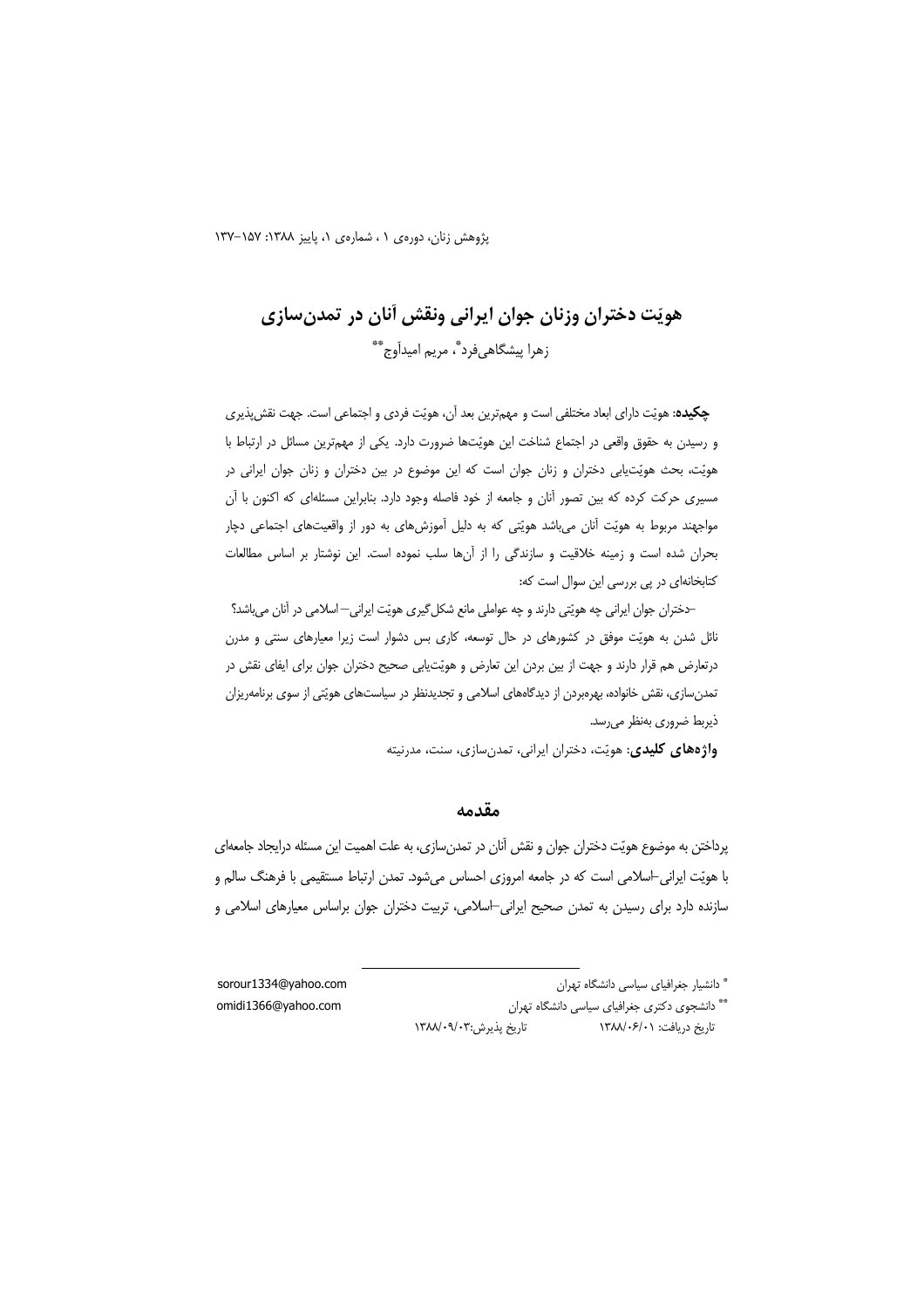ایرانی ضروری به نظر می رسد. بنابراین، جهت بررسی موضوع فوق، ابتدا به تعاریف مفاهیم هویّت و خود، خودپنداره، جوان و بحران هویّت پرداخته شدهاست سپس با بهرهگیری از این مفاهیم، مولفههای شکل گیری هويّت دختران جوان و مسائل دختران ايراني و نقش آنان در ايجاد تمدني ايراني—اسلامي پرداخته شده است.

#### هويّت وخود

بحث دربارهی هویّت سابقهی دیرینهای دارد و از قدیم الایام مطرح بوده است چنانچه در یونان قدیم برسردرمعبد دلفی نوشته شده بود «خودت را بشناس» این امر بیانگر آن است که مسئله خودشناسی و شناخت هويّت از مباحث مهم مي باشد (ايماني، ٩٨:١٣٨٢).

مولوی می گوید:

به كجا مىروم أخرننمايي وطنم از كجا آمدهام آمدنم بهرچه بود محتوی و مضمون این بیت بیانگر توجه آدمی به مسئله هویّت خود است. همان مسئلهای که همواره در هردوره مطرح بوده است. حضرت على (ع) مىفرمايد: «خداوند رحمت كند كسى راكه بداند از كجا آمده، در کجاست و به کجا می رود؟» (همان: ١٠١).

مفهوم هويّت «من» تقريبا ۶۰ سال پيش توسط اريكسون در روانشناسي مطرح گرديد وي اين اصطلاح را اولین بار برای توصیف اختلال اصلی در بین بعضی از سربازانی که از جنگ جهانی دوم برمی گشتند بهکار گرفت. اختلالاتی که باعث شد این افراد فاقد حس یکپارچگی و تداوم در زندگی خود باشند. بعدها تجربه بالینی اریکسون او را به طرح سوال هایی دربارهی شکل گیری هویّت در افراد غیربیمار هدایت نمود و زمینهی طرح نظریه روانی-اجتماعی تحول شخصیت گردید و از آن به بعد بحث هویّت وارد مقوله روانشناسی شده است (كامراني فكور،١٣٨١: ١٧).

یکی از موضوعات اصلی نظریه اریکسون، هویّت من و رشد آن است. هویّت من، احساسی است که هوشيارانه تجربه مي شود، احساسي كه از تبادل فرد با واقعيت اجتماعي خويش بر مي خيزد (اسكندري،١٣٨٣: ٨٩).

اریکسون معتقد است که ساخت و حفظ احساس قوی از هویّت من، سیار مهم و از وظایف هر فرد در طول زندگی است وعدم ساخت چنین احساسی می تواند زمینه ساز آسیبهای روانی باشد (همان: ۹۱).

اساس تشکیل هویّت، تلاش ها وفعالیتهایی است که به آن علاقمند و در تعقیب آنها هستیم و در برابر تلاش ها وفعالیتهای خود است که متوجه می شویم ما که هستیم (کامرانی فکور، ۱۳۸۱: ۷۳).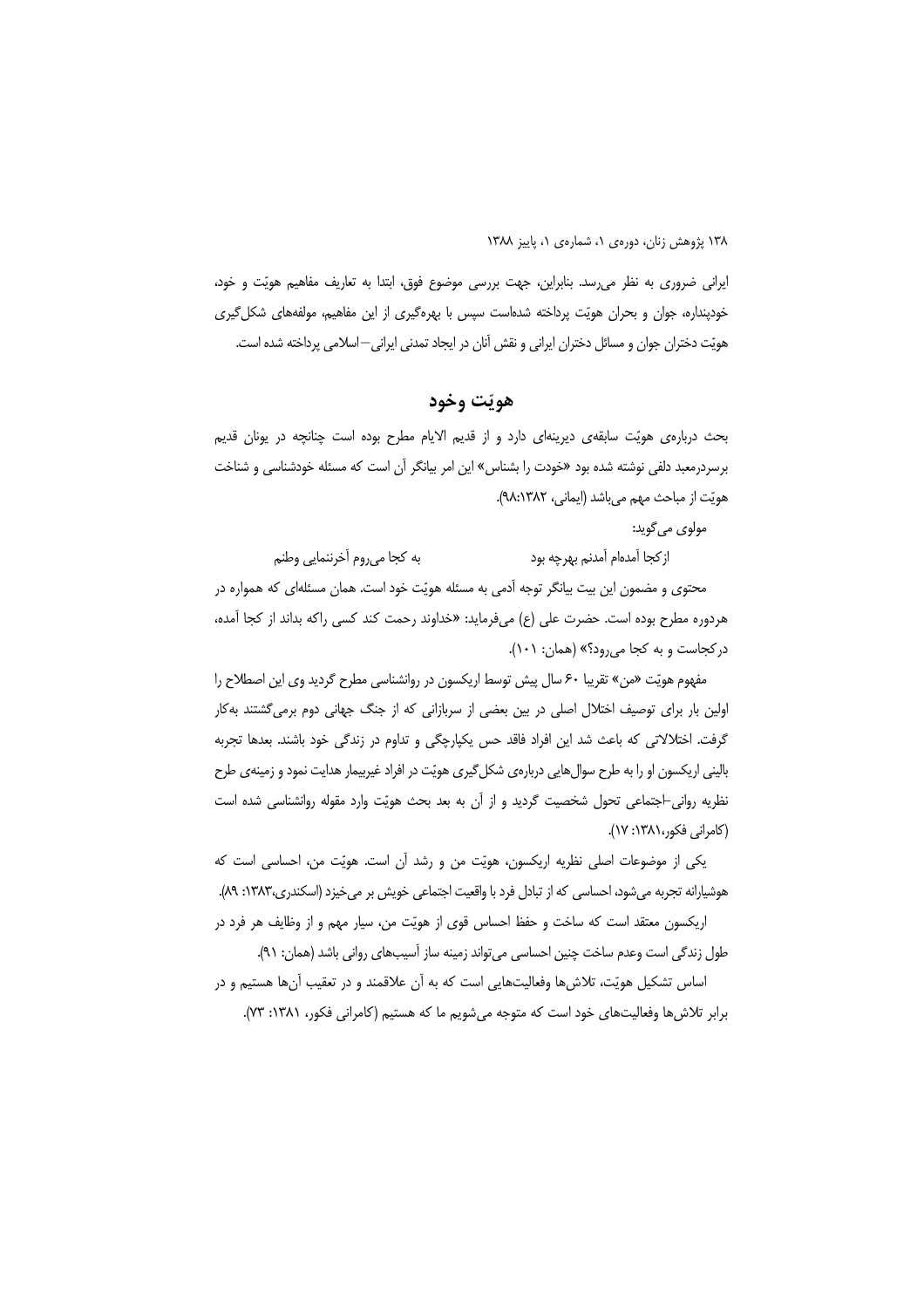هارتر می گوید در جوان ها پدیده «خود ایدهآل» رخ می دهد. به این معنا که اگر توصیف جوان ها از خودشان را ببينيم برخي از آنها با بيان آنچه درواقع هستند دست به ارايه توصيفي واقع گرا از خود مي;نند اما جوانان ديگري وجود دارند که در توصیف خود، به ارایه آنچه که دوست دارند بدان دست یابند اقدام می کنند (منطقی،۱۳۸۳: ۳۱).

اگر فاصله موجود بین خود واقعی و خود آرمانی جوان خیلی زیاد باشد، فاصله عمیق موجود، جوان را به این نتیجه می رساند که وی قادر به دستیابی به خودایدهآلش نخواهد بود. از اینرو وی افسرده و ناامید می شود، اما اگر این فاصله کم باشد امید دستیابی به خود آرمانی را دارد این انگیزه به تحریک هر چه بیشتر جوان انجامیده وی را در دستیابی به خود ایده آلش یاری خواهد رساند (همان: ۳۳).

وقتی هویّت شخصی شکل میگیرد که فرد از مفهوم من به مفهوم ما در اجتماع رسیده باشد یا به عبارت دیگر از احساس منیّت ٰبه احساس ما ؑ دستیافته باشد. وقتی که افراد جنبهی فردیشان قوی و جنبهی اجتماعی آنها تضعیف گردد هنجارها از بین می روند و بی هنجاری <sup>ت</sup>جای آن را می گیرد (ایمانی، ۱۳۸۲: ۱۰۶).

#### خودينداره

اگر مفهوم خود پاسخی به این سوال بود که «من کیستم» خودینداره، پاسخ به این سؤال است که «من چه احساسی دربارهی خودم دارم» کسی که از مفهوم «خود» برتری در خویش احساس می کند، از خودپنداره ی بالاتری برخوردار بوده همین ارزیابی مثبت وی را به سمت موفقیت در کارهایش سوق میدهد. جوانانی که از خودیندارهی بالایی برخوردارند، در مواجهه با کنش هایی که در جریان زندگی شان با آن مواجه می شوند یاسخ موثرتری میدهند و مسائل پیش آمده در زندگی شان را بهتر حل می کنند، اما فزونی گرفتن مشکلات زندگی، اسباب کاهش خودپندارهی افراد را فراهم میآورد. افرادی که از خودپندارهی پایینی برخوردارند، بیشتر از افرادی که خودپندارهی بالایی دارند اضطراب، فسردگی، بزهکاری، اعتیاد به مواد مخدر واختلال های تغذیهای را از خود نشان میدهد (منطقی،١٣٨٣: ٣۶).

براساس مطالعات روان شناسانی چون بلوک ٌو روبینز ٌسقوط خودپندارەی دختران در حدی وسیع تر از یسران است. در پژوهشی که توسط انجمن آمریکایی دانشگاه زنان انجام گرفت نشان داده است که در

- <sup>1</sup>. Me-ness<br><sup>2</sup>. We-ness<br><sup>3</sup>. Anomie
- 
-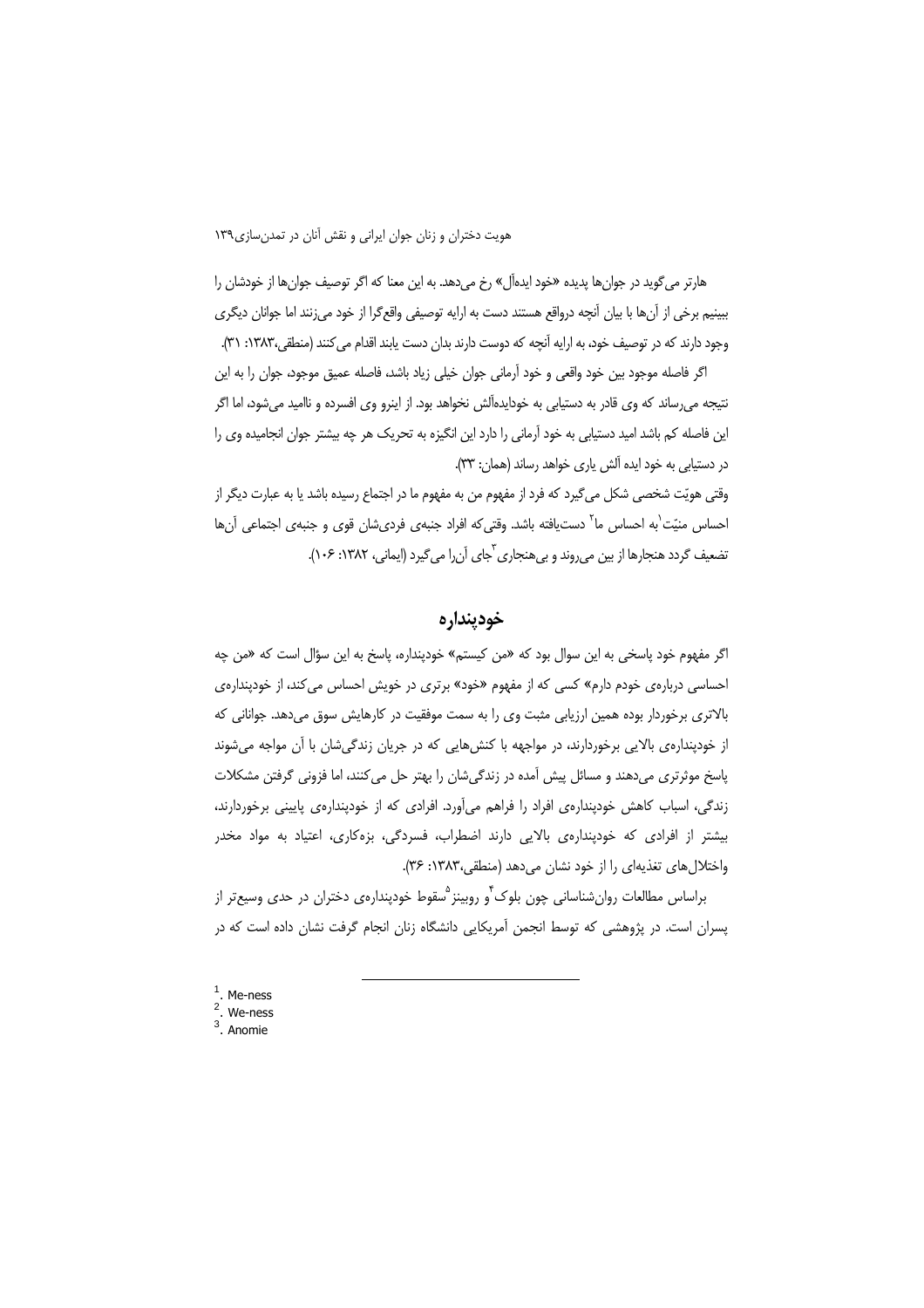سن ۸سالگی و در اوایل ابتدایی ۶۰ درصد دختران و۶۷ درصد پسران تصویر مثبتی از خودشان دارند اما تکرار همین پژوهش در سن ۱۶ سالگی نشان داد که در برابر ۲۷ درصد از دختران که تصویر مثبتی از خود دارند ۴۶درصد پسرها از خودینداره ی مثبتی برخوردارند، به تعبیر دیگر در برابر کاهش ۲۱درصد خودینداره ی پسران، خودیندارهی دختران ۳۳ درصد کاهش یافته است (همان: ۳۹). برای مثال در جامعهی در حال گذار و درحال توسعه دختر خوب کسی است که آرام، مؤدب و مهربان و… باشد یکی از تبعات این فشار، کاهش خودینداره ی دختران در قیاس با پسران است.

جوان

جوان بودن را می توان پر اساس معیارهای مختلفی تعریف نمود. جوان و جوانی دورانی است که تمامی قوای زیستی، روانی، فکری وعاطفی دچار تغییرات اساسی میگردد و برهر یک از این دگرگونیها، قانون مندی خاصی چیره است. بنابراین مهندسی دنیای پرتلاطم جوانی از پیش نیازهای اصلی برنامه ساماندهی در کشور شمرده می شود (هادیان، ۱۳۸۷: ۱۲۸).

در برداشتهای اجتماعی از مقولهی جوانی به تعامل میان جامعه و جوانان توجه می شود، جامعهای که تحت سیطره و کنترل بزرگسالان شکل میگیرد، نمونههایی از این نحوه تلقی از مفهوم جوانی را می توان در کار «منهایم» سراغ گرفت که به نسل جنگ و نسل انقلاب اشاره کرد (افشارکهن، ۱۳۸۸: ۱۲۳، ۱۶۳). درهمه جوامع بویژه جوامع در حال گذار، این قشر جوان می تواند به شکل تهدید و با فرصت دیده شود (منطقی، ۱۳۸۳: ۱۲۸).

#### ابعاد هويّت

هویّت در روانشناسی دارای دو بعد فردی و اجتماعی است. در نظریه هویّتاجتماعی از تاجفل (١٩٧٢) تصور «خود» دارای دو جزء یعنی هویّت شخصی یا فردی و هویّتاجتماعی است. هویّتاجتماعی عبارت است از دانش فرد نسبت به تعلق او به گروههای اجتماعی و هیجانات و معانی ارزشی که از تعلق داشتن به آنها برایش حاصل می شود. به عبارت دیگر هویّت اجتماعی، پنداشتن دربارهی خود است که مبنای آن گروهها و

 $4$  Block

 $5.$  Robins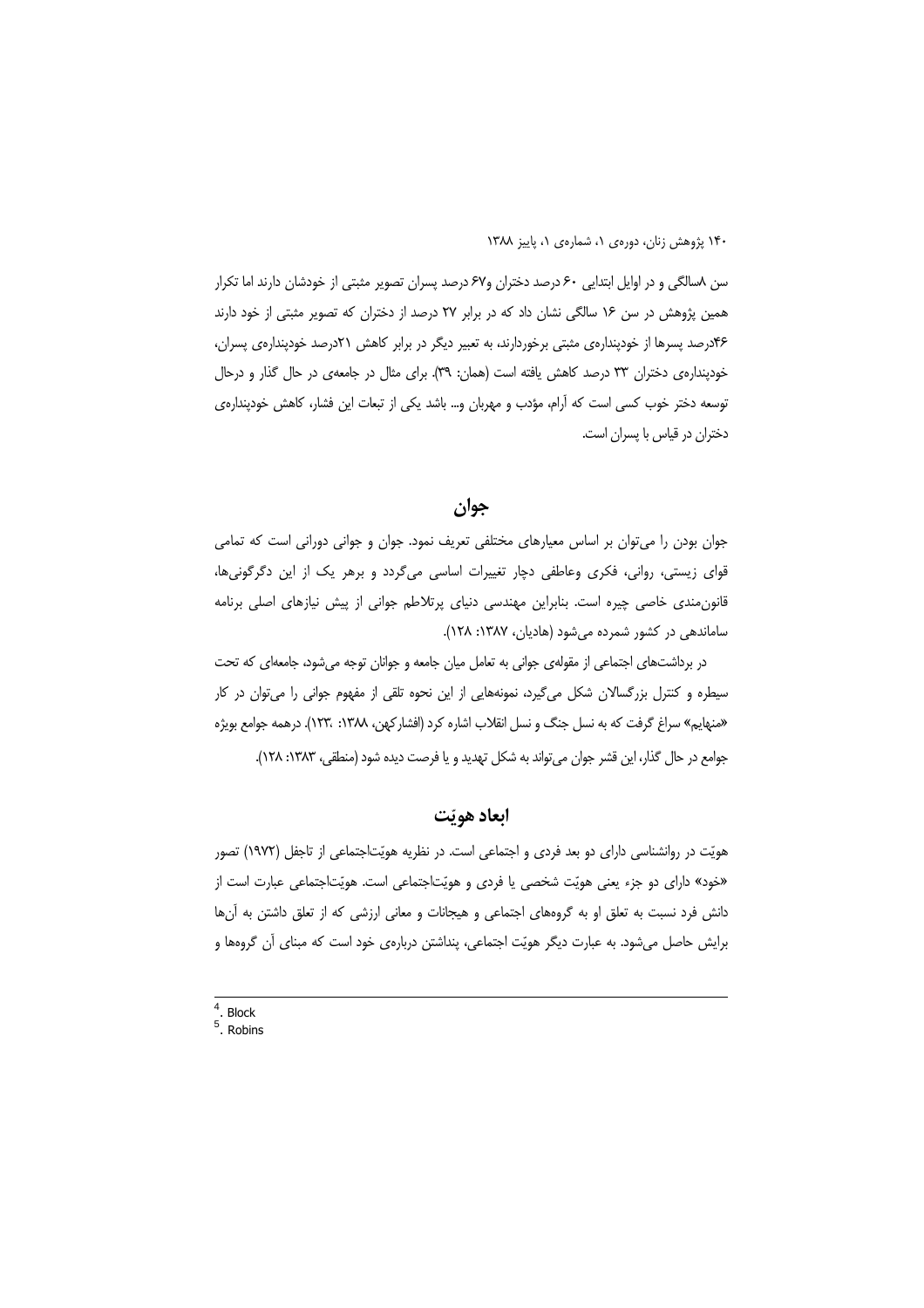بستگی های گروهی می باشد. درحالی که هویّت فردی به جنبههای خاص و ویژهی شخص ارتباط می یابد و در برگیرنده ی مفهوم انتزاعی وکلی از خویشتن است (کامرانی فکور، ۱۳۸۱: ۱۷).

در نظر روانشناسان، فردی که هویّتاجتماعی او تثبیت شده است، احساس مسئولیت شهروندی نموده، خود را در قبال مسائل اجتماعی مسئول می داند و ضمن حفظ مصالح اجتماعی، نسبت به وظایف خود به عنوان عضوی از جامعه اسلامی مطلع است و با پرهیز از رفتارهای نابهنجار و رعایت حدود و مقررات جامعه در بهبود روابط اجتماعي خود با اعضاء جامعه تلاش مى نمايد (محبى، بى تا: ١٣٨). تمامى ويژگى ها و رفتارهايى كه تمایزی میان ما و آنها میگذارند، مولفههای مهم هویّت اجتماعی بهشمار میروند مثل زبان، دین، قوم یا نژاد، آداب و رسوم، طبقهاجتماعی، شغل، عضویتهای فرقهای و گروهی و غیره (آزاد ارمکی و دیگران، ۱۳۸۱: ۵۸).

هويّت هاي فرهنگي وديني نيز ازجمله ساير ابعاد هويّت است اما هويّت فردي و سپس هويّتاجتماعي قبل از سایر هویّتها رشد می کند و از اصالت و پایداری بیشتری برخوردار است. هویّت فردی زنان مجموعهای از هویّتهای اجتماعی در برگیرندهی هویّتهای مذهبی، جنسیتی، قومی و ملی است این هویّت امروزه تحت تاثیر جهانی شدن و اجزای آن قرار دارد (مقدسی، ۱۳۸۴: ۱۷).

### يحران هوتت

فردی که از هویّت مشخصی برخوردار شده است در برابر سئوالهایی مانند این که من از چه مذهبی باید پیروی کنم؟ نظام اخلاقی مورد پذیرش من چیست؟ ارزش های سیاسی که من باید از آنها پیروی کنم چه مواردی هستند؟ بهعنوان یک مرد و زن من باید چه رفتارهایی را بیذیرم؟ و مانند آنها، پاسخ مشخصی دارد اما فردی که به هویّت مشخصی دست نیافته است در پاسخ به سوالهای اخیر دچار اغتشاش، سردرگمی و اضطراب مي شود. اريكسون از حالات مذكور با عنوان «بحران هويّت» ياد مي كند (معين|لاسلام، ١٣٨٣: ۴۶).

یکی از الزامات تربیتی در دورهی جوانی و نوجوانی، کمک به دختران برای کسب هویّت است. زیرا آنها با سه سوال عمده مواجهند، من كيستم؟ از كجا آمدهام؟ به كجا خواهم رفت؟ تا زماني كه به اين سه سوال اساسي زندگی خود دست نیابند آرامش روانی نخواهند یافت و دچار بحرانی جدی بهنام بحران هویّت خواهند شد او باید ياسخ درستي براي اين كه، چه كسي است داشته باشد (معين الاسلام، ١٣٨٣: ٨٨). استفاده از لفظ بحران الزاماً به معنای تهدید و یا فاجعه نیست، بلکه بحران در هر مرحله بیانگر نقطه عطفی است که در یک دورهی ثابت رشد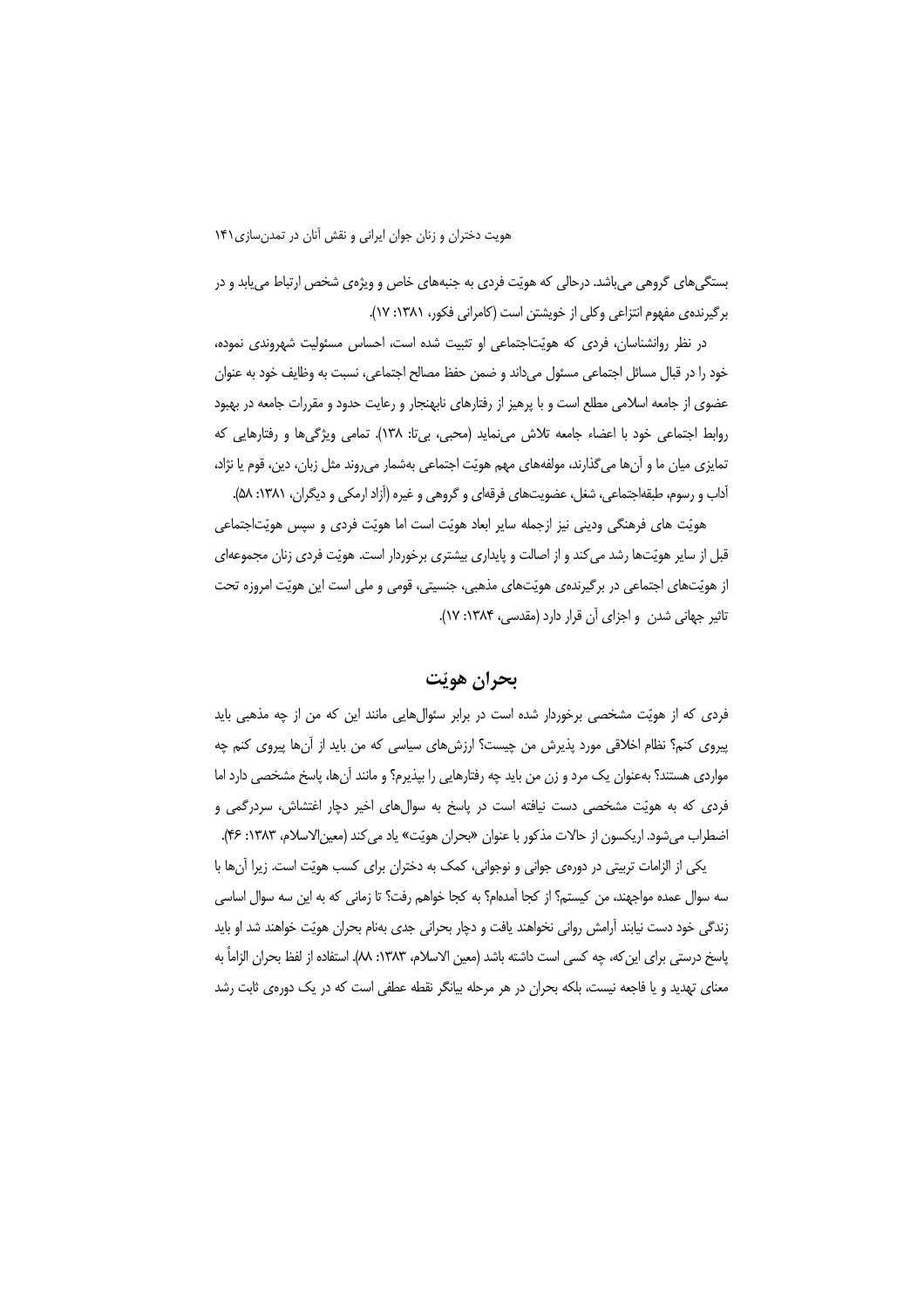یدید آمده کودک، نوجوان و جوان را وامیدارد بین شقوق مختلفی که فراروی وی قرار گرفتهاند دست به انتخابی تعیین کننده بزند که برای حل این بحران یاری و مساعدت خانواده و جامعه نیاز است (منطقی، ۱۳۸۳: ۴۳).

بسياري از افراد، هنگامي كه دچار بحران هويّت مي شوند، احساس پوچي، از خودبيگانگي، تنهايي و غربت مي كنند، حتى گاهي بهدنبال «هويّت منفي» مي¢ردند، هويّتي درست برخلاف آنچه كه اولياء و جامعه برای آنها در نظر گرفته است. بسیاری از رفتارهای ضداجتماعی و ناسازگارانه جوان را می توان از این دیدگاه توجیه نمود (شرفی، ۱۳۸۰: ۲۰).

روانشناسان در رویکردی فردمدار، بابها دادن به انتخابهای شخصی افراد، هویّت و بحران هویّت احتمالی أنهارا نتیجه انتخابها و اعمال خود آنها میدانند، اما جامعهشناسان در رویکردی جامعهمدار با عطف توجه به عوامل محیطی موثر در شکل گیری شخصیت آدمی، هویّت و بحران هویّت فرد را بیش از آنکه در گرو اعمال و رفتار فردی افراد دیده و ارزیابی کنند، این موارد را بیشتر متاثر از عوامل اجتماعی متاثر از عوامل موثر بر افراد می دانند (همان: ٢٨).

مارکوزه در کتاب «انسان تکساختی» خویش، نظام سرمایهداری را نظامی برمیشمرد که با سرگرم کردن شهروندان در مصرف و مصرف هرچه بیشتر، آنان را از خود بیخود میسازد و بحرانی عمیق را در آنان رقم می;ند. رژیمهای استبدادی و استثماری بهعنوان عامل اجتماعی مهم دیگری در بحران هویّت افراد در جوامع آن ها در نظر گرفته شده است (همان: ۱۰۳–۱۰۲).

### نشانەشناسى بحران ھوپّت

پدیدآیی جریان هیپیها ُدردههی ۱۹۶۰، رخداد مهمی بود که حکایت از بحران هویّت و از خودبیگانگی جوانان غربی داشت. هیپیها با بیان اینکه نسلی ازدسترفته و قربانی دوران گذار جامعه خویشند، مقاومت در برابر تحولات را تنها چارەی خویش یافته و با دست زدن به انکار جهان بزرگسالان و ردّ واقعیات، پرخاشگری را پیشهی خود کردند. «پیکارد» در توصیف علائم اجتماعی بحران هویّت از مواردی مانند کنارهگیری از وظایف اجتماعی، عدم تمایل به شرکت در روابطاجتماعی، احساس الزام و اجبار و افزایش مصرف داروهای آرام بخش یاد کرده، بیان میدارد که بسته به میزان شدت بحران، علایم مزبور کم یا

 $6$ . Hippie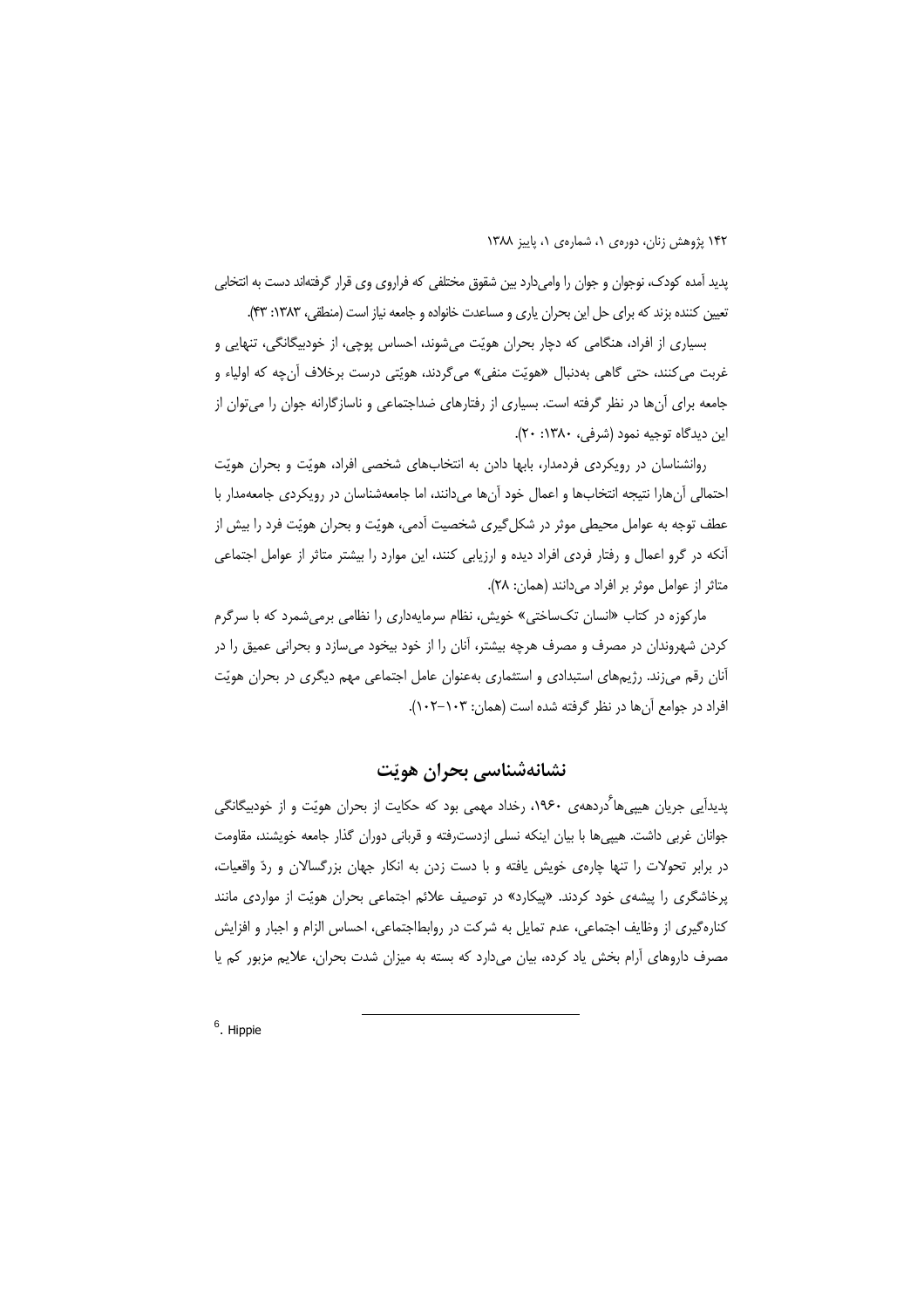زیاد خواهد شد. گرایش به فرقههای عجیب و غریبی که در جامعه وجود دارند یکی از دیگر علائم اجتماعي بحران هويّت جوانان جامعه بهشمار مي آيد (همان: ٧١).

گاهی اوقات بحران در اشکال مختلف دیده می شود مثلا بحران در هویّت نسلی، زمانی رخ می دهد که دختران با والدین خود مشکلاتی دارند و پدر و مادر بهعنوان یک نسل، دقیقاً آنها را درک نمی کنند و آنها نیز با آرمانهای والدین موافق نیستند و درنتیجه در محیط خانواده دائماً مشکل و کشمکش وجود دارد و چون قدرت والدین در ایام کودکی و نوجوانی بیشتر است، عمدتا به نادیدهگرفتن ِ خواستههای آنها منتج می گردد (علیخانی، ۱۳۸۳: ۲۹۹).

مواردی از این بحران هویّت نسلی را امروزه در رفتار دختران جامعه مشاهده می کنیم که گاهی بهشکل خواستههای معقول مثل ادامه تحصیل در دانشگاه، شرکت در فعالیتهای اجتماعی و گاهی به شکل خواستههای نامعقول چون نوع پوشش نامناسب ، روابط با جنس مخالف و… دیده می شود که مسائلی را در خانوادهها بوجود آورده است.

### نشانهشناسي بحران هويّت دختران ايراني

آنچه که در کشورهای جهان سوم شاهد آن هستیم این است که عدمای به اروپا و آمریکا مهاجرت می کنند. از کشور روسیه نیز بهسمت کشورهای اروپایی مهاجرت نخبگان صورت میگیرد که به آن به اصطلاح «قاچاق قشر خاكسترى مغز» اطلاق مى گردد. وقتى فرد با هويّت مطلوب فرهنگى، ملى، مذهبي خود آشنا نباشد، شيفتهي ديگري مي شود (ايماني، ١٣٨٢: ١٠٥).

بهنظر میرسد رسیدن به یک هویّت موفق که همان دستیابی به یک چارچوب و ساختار ذهنی در ابعاد فردی، ملی و مذهبی است در کشورهای در حال توسعه و نیمه صنعتی، کار دشواری است، زیرا این کشورها مسیری را طی می کنند که کشورهای پیشرفته و صنعتی این مسیر را پیمودهاند و این کشورها (در حال توسعه) از یکسو به چارچوبها و معیارهای سنتی خود پایبند هستند و از سوی دیگر در حال وارد کردن فرهنگی هستند که الزاماً همراه تکنولوژی به درون فرهنگ سنتی نفوذ میکند. این موضوع نوعی بحران هویّت را در سطوح اجتماعی و فرهنگی دامن میزند که میتوان آن را بحران فرهنگی نامید، اما بین فرد و اجتماع نوعی تعامل وجود دارد. بحرانهای فرهنگی و اجتماعی بهصورت مستقیم و غیرمستقیم بر هویّت فردی و شخصی، که بیش تر مورد علاقه روانشناسان است اثر انکارناپذیری دارد. نوجوانان برای گذار از این بحران که در فرآیند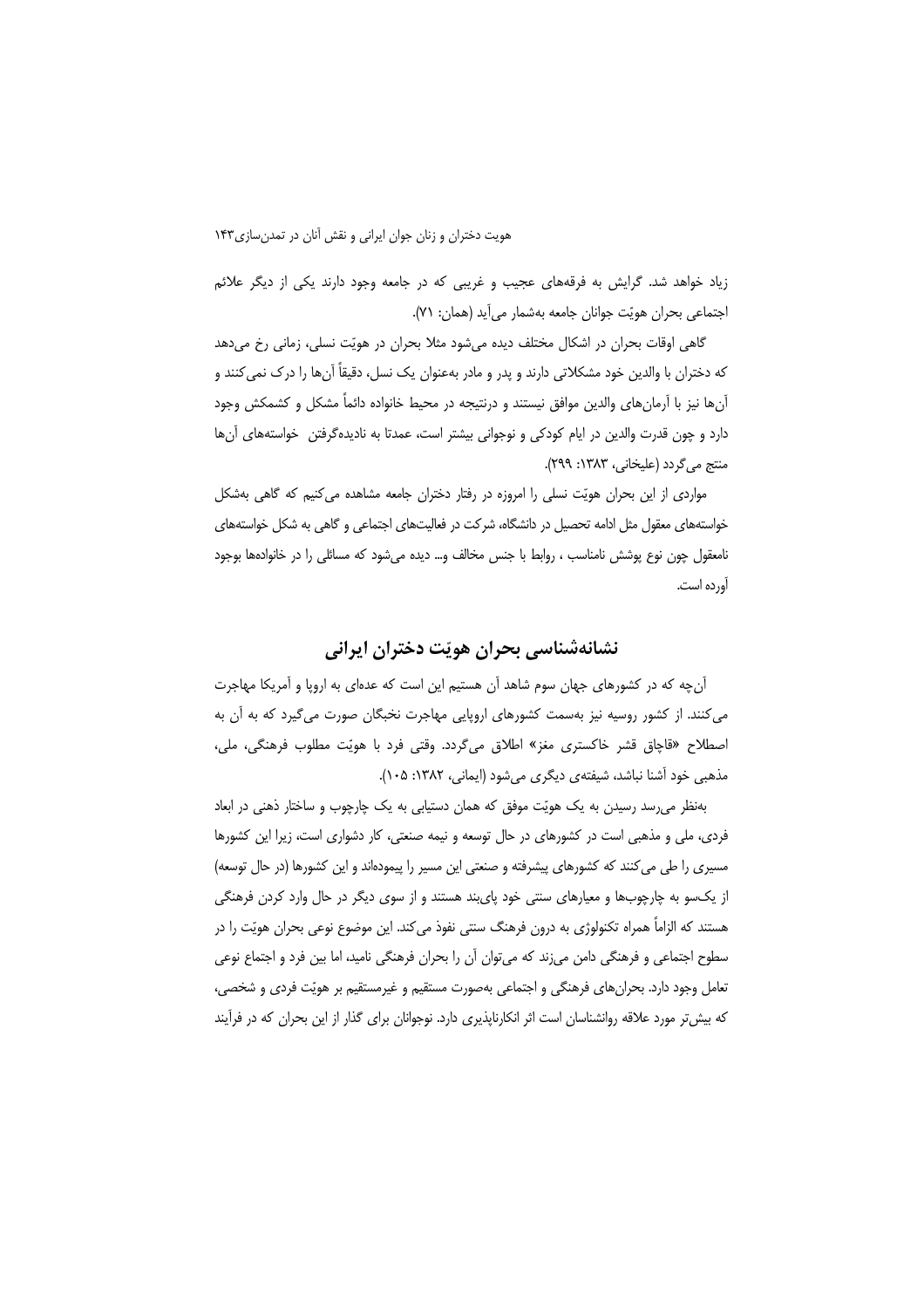رشد یک امر طبیعی محسوب می شود به کمک بزرگسالان نیازمند هستند، اما کمک کردن به نوجوانان قبل از هر چیز نیازمند بررسی های علمی و کارشناسانه است (پرچمی، ۲۰۰۹).

امروزه مسئله هویّت دختران با دشواریها و بحرانهای بیشتری روبرو شده است و تعداد روز افزون نقشءا و الگوها و مدلهای وارداتی دختران ما را دچار بحرانهای هویّتی بیشتری کرده است. بحثی که در ایجا مطرح است «جابجایی فرهنگی» است یعنی عنصر فرهنگی بیگانه وارد فرهنگ ما می شود مشکل ما این است که بدون توجه به این که جامعه پذیرش و بستر لازم را برای ورود عناصر فرهنگی بیگانه داشته باشد، به تبلیغ آن عناصر و ورود آن به جامعهی خود می پردازیم و در چنین صورتی است که جابجایی فرهنگی صورت می گیرد یعنی افکار دیگر را در کشور ما تسری میدهند بدون آن که با هنجارهای حاکم بر نظام اجتماعی ما همخوانی داشته باشد. امروزه شاهد گرایش عده قابل توجهی از دختران به مدهای غربی و تاثیر آن ها از الگوهای وارداتی هستیم که این امر بیانگر وجود بحران در هویّت فرهنگی آنهاست (ایمانی، ۱۳۸۲: ۱۰۴–۱۰۲).

به لحاظ فرهنگی و اجتماعی، پوشش برای حفظ عفت و کرامت زن و نقش وی در تمدن سازی بسیار مطلوب و پسندیدنی است اما نباید این نوع نگرش به پوشش باعث گردد که به اجبار در مدارس دختران را وادار به یوشیدن لباس هایی نمایند که رنگشان تیره است و جاذبهی چندانی برای دختر جوان که در این سن دریی تنوع است نداشته باشد. نتیجه آن است که بهجای آن که آنها در مدرسه احساس آرامش، هویّت، اعتماد به نفس و راحتی کنند، بسیاری از آنها از مدارس تلقی یک زندان را دارند. به همین دلیل پس از خروج از مدارس، مقنعهها به عقب می روند و آرایش ها غلیظ شده و دختران هویّت و آزادی خود را در بیرون از مدرسه جسته و به مسیرهای انحرافي مي افتند (عليخاني،١٣٨٣: ٣٢٣).

### مؤلفههای تأثیرگذار در شکلگیری هویّت دختران جوان

تکاپوی زن جوان ایرانی برای بدست آوردن هویّتی مستقل، قابل انکار نیست، مسئلهای که زن جوان ایرانی با آن روبرو است پیش از آن که به درآمد، ازدواج و اشتغال مربوط باشد به هویّت وی مربوط میشود هویّتی که بهدلیل آموزش های به دور از واقعیتهای اجتماعی و حتی متناقض با آنها دویاره شده است. این موضوع دربین زنان و دختران جوان به سمتی سوق یافته که اکثر آنان از تصوری که از خود دارند و نیز جامعه از آنان دارد، راضی نیستند به تبع آن خواهان موقعیت جدید در جامعه هستند، دیگر مانند نسلهای قبل خانهداری و فرزندزایی نهايت آرزو و كمال يک دختر يا زن محسوب نمي شود (باقرى، بي تا).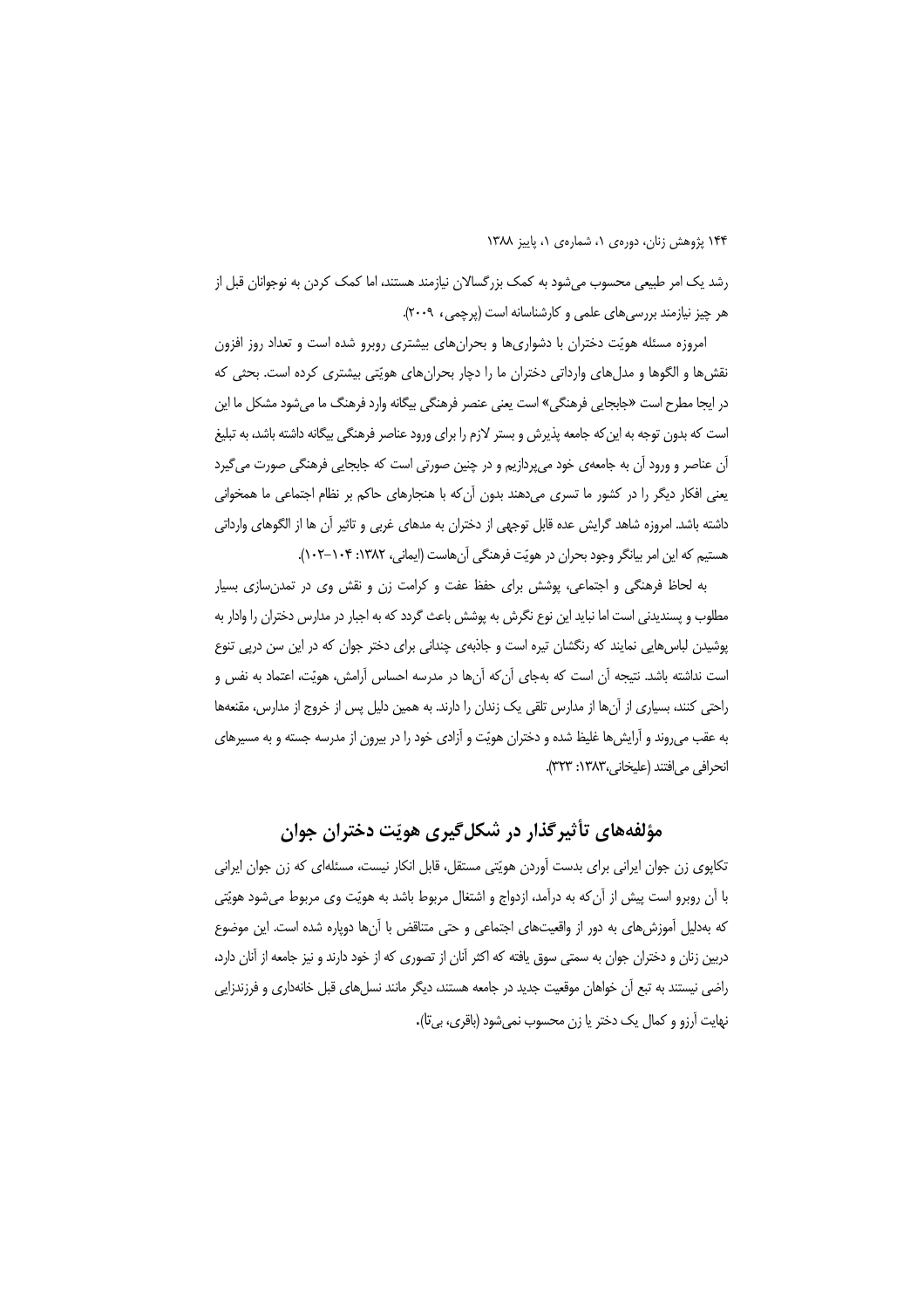متأسفانه این نوع نگرش درجامعهی امروزی، هنوز در بسیاری از خانوادهها و حتی جامعه وجود دارد که باعث میگردد بین خواستههای دختر جوان ایرانی و نوع نگرش به آنها فاصله ایجاد شود و در نتیجه، در شکل گیری هویّت دچار مشکل می گردند.

ازمیان عوامل اجتماعی، برجستهترین تأثیر را والدین و نظام خانواده بر هویّت فرد و چگونگی شکل گیری آن اعمال می کنند. سیگلمن ۱۹۹۹/<sup>۷</sup> بر اساس تحقیقاتی در یافته است به طور کلی شکل *گ*یری هویّت موفق در نوجوان محصول چهار عامل شناختی، ارتباط با والدین، تجارب خارج از خانواده و زمینههای گستردهتر اجتماعی است که از بین این عوامل، نقش خانواده در شکل گیری هویّت در بسیاری از تحقیقات مورد تاکید قرار گرفته است. به گونهای که بسیاری از پژوهشگران معتقدند که ارتباط نوجوان با والدین، شکل گیری هویّت آنان را تحت تاثیر قرار می دهد. الگوی تعامل خانواده نیز بر رشد فرد در حیطه هویّت تاثیر گذار است (رزمی، ۱۳۸۳: ۱۱۷).

روانشناسان معتقدند فردی که دارای هویّت خانوادگی است مناسبات عاطفی صمیمی را با خانواده برقرار می کند و احساس تعلق خاطر به آنها می نماید. وی حاضر است از آرزوهای خود در جهت استحکام خانوادهاش چشمپوشی کند و در شرایط بحرانی که نیازمند مشورت با فردی است حتما والدین و اعضای خانوادهاش را در اولویت قرار داده، نقش مؤثری را برای خود قائل میشود و از هیچ اقدامی در این زمینه فروگذار نمی باشد (محبی، بی تا: ۱۳۵).

خانوادهها برای شکل گیری هویّتی مطلوب در جوانان، بویژه دختران بهتر است اولاً، توجه بهموقع و دقیقی نسبت به آنان داشته باشند و در ضمن حس خودباوری و اعتماد به نفس را در آنان تقویت نمایند. برای مثال از نظر تحصیلی یا مشارکت در فعالیتهای اجتماعی (مثل شورای دانش آموزی) آنان را طوری تربیت نمایند که آنان باور کنند هیچ چیزی در جامعه در سایهی اراده و همّت غیرممکن نیست و نیز این را درنظر داشته باشند که همه اهداف و اعمال انسان به موفقیت منتهی نمی شود بلکه هر شکستی، مقدمهای برای پیروزی است و آنها با این نگرش، در جامعه دچار سردرگمی و بحران نگردیده و با روحیه قوى براى مواجهه با مسائل اجتماعى حركت مى نمايند.

 $7.$  Sigelman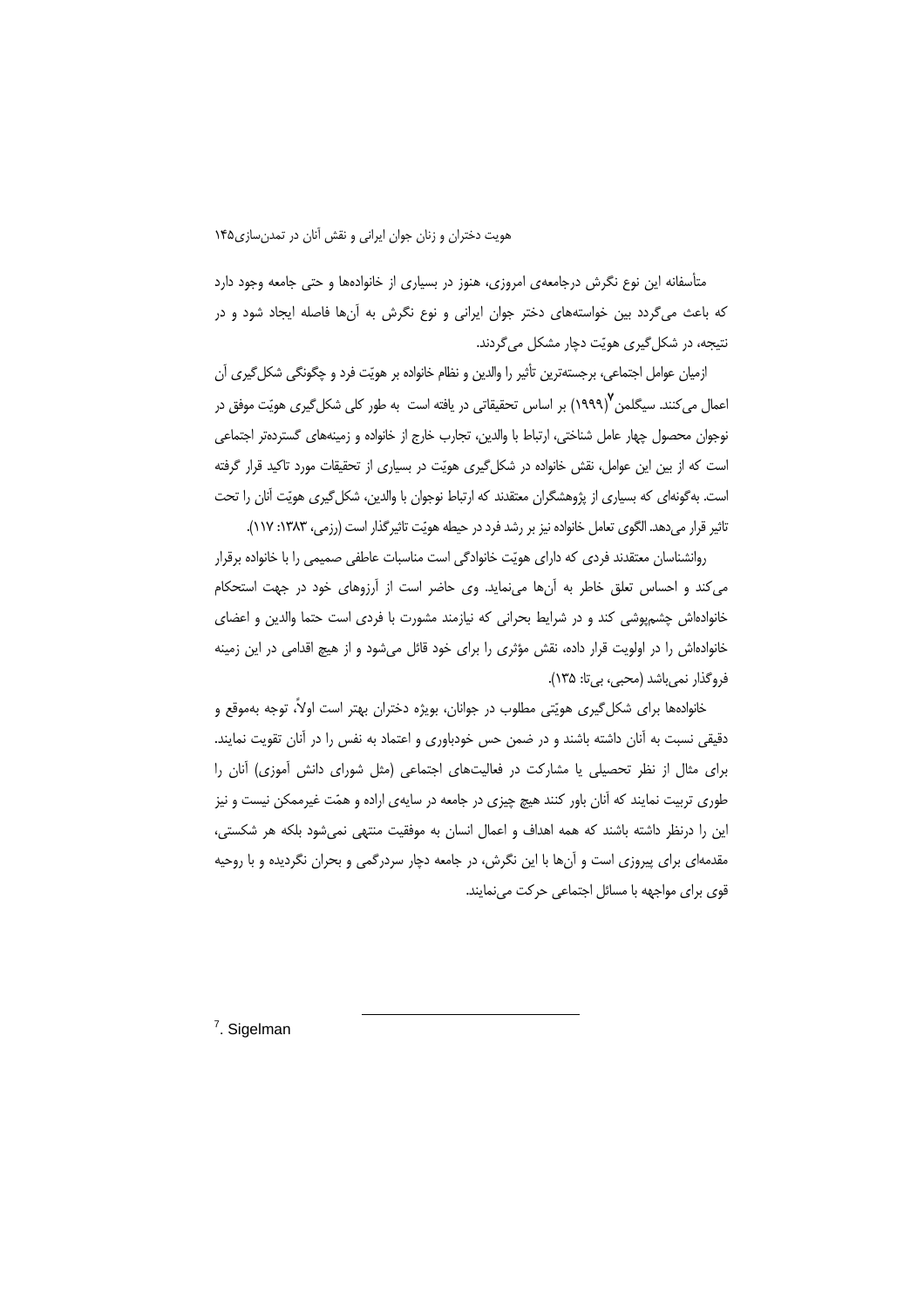بهطور كلي در همه جوامع سخن از چند نهاد اصلي است كه عبارتند از: نهاد خانواده، مذهب (دين)، آموزش و نهاد اقتصاد، و ناتوانی این نهادها در انجام کارویژههای خود، منجر به فاصلهگیری قشر جوان با آنها میشود که نتيجه بدست آمده ايجاد فاصلهى اجتماعي بين نسل قبلي و نسل جوان است (عباسي وديگران، ۱۳۸۶: ۱۱۶).

یکی از اهداف تربیتی دختران (بویژه در سنین ۱۴ تا ۲۸ سالگی) تعدیل توجه نسبت به ظاهر و مصروف داشتن فکر و ذهن او بهسوی زیبایی های باطنی است تا هم گرفتار نگرانی هایی که منجر به گرفتن تصمیمات خطرناک در زندگی می گردد نشود و هم این که به خودآرایی و جلوه گری و بی بند وباری كشيده نشود (معين الاسلام، ١٣٨٣: ٨٧).

یکی از عوامل تأثیرگذار در گرایش بهسوی زیباییهای باطنی، مذهب (دین) است زیرا مذهب به افراد کمک می کند تا بتوانند به سوالات خود در مورد چگونگی راهبردهای اساسی زندگی به پاسخی روشن برسند (اسکندری و دیگران، ۱۳۸۳: ۱۰۵). دختری که دین را بهعنوان عنصر فرهنگی در وجود خود پذیرفته است کمتر حاضر میشود به سمت انحراف برود (ایمانی، ۱۳۸۲: ۱۱۰). چون فرهنگ ما فرهنگی ایرانی—اسلامی است آشنایی جوانان با هردو عنصر ضروری است. اما دختران بیشتر در دسترس آموزش عناصر فرهنگی—دینی هستند و این از طریق مادرانشان میسر میگردد. باید روی عناصر اعتقادی کار شود که یکی از مؤلفههای مهم هویّت فرهنگی است و هویّت فرهنگی بعد از انقلاب اسلامی از اهمیت بیشتری برخوردار شده است (همان: ۱۰۹).

دربینش اسلامی، زن دارای سرمایهای گرانقدر است که هویّت او به این سرمایه بستگی دارد و به همین جهت حفظ و صیانت این سرمایه برای زنان واجب است. اگر دختران یک جامعه دارای عفت باشند این عفت مانند دژی مستحکم و آهنین او را از تجاوز وکنجکاوی و پلیدیهای اخلاقی و سقوط حتمی محافظت مینماید در آموزههای دینی بهترین زنان را زنان عفیفه میدانند «خیرنُسائکم العفیفه». باید یکی از اهداف تربیتی دختران، برنامهریزی برای کسب عفت و ملکه نمودن این ویژگی و صفت خوب باشد. مهمترین عامل برای ایجاد عفت در دختران، مادران عفیفه می باشند. به همین جهت در روایات آمده است که «طوبی لمن كانت امه عفيفه» خوشا به حال آن كسى كه مادرش پاكدامن باشد. چراكه دختران، مادران را الگوى خود قرار میدهند و با او همانندسازی می کنند. متولیان فرهنگی و تربیتی باید بدانند که اگر سد حیا و دژ عفت در دختران شکسته شود آنان در مقابل تهاجمات آسیبپذیر میشوند در حفظ و پاکدامنی دختران، نوع پوشش و لباس نقش مهمی دارد. توصیههای اسلام در رابطه با پوشش دختران دقیقاً به جهت حفظ این دژ مستحکم مي باشد (معين الاسلام، ١٣٨٣: ٨٨).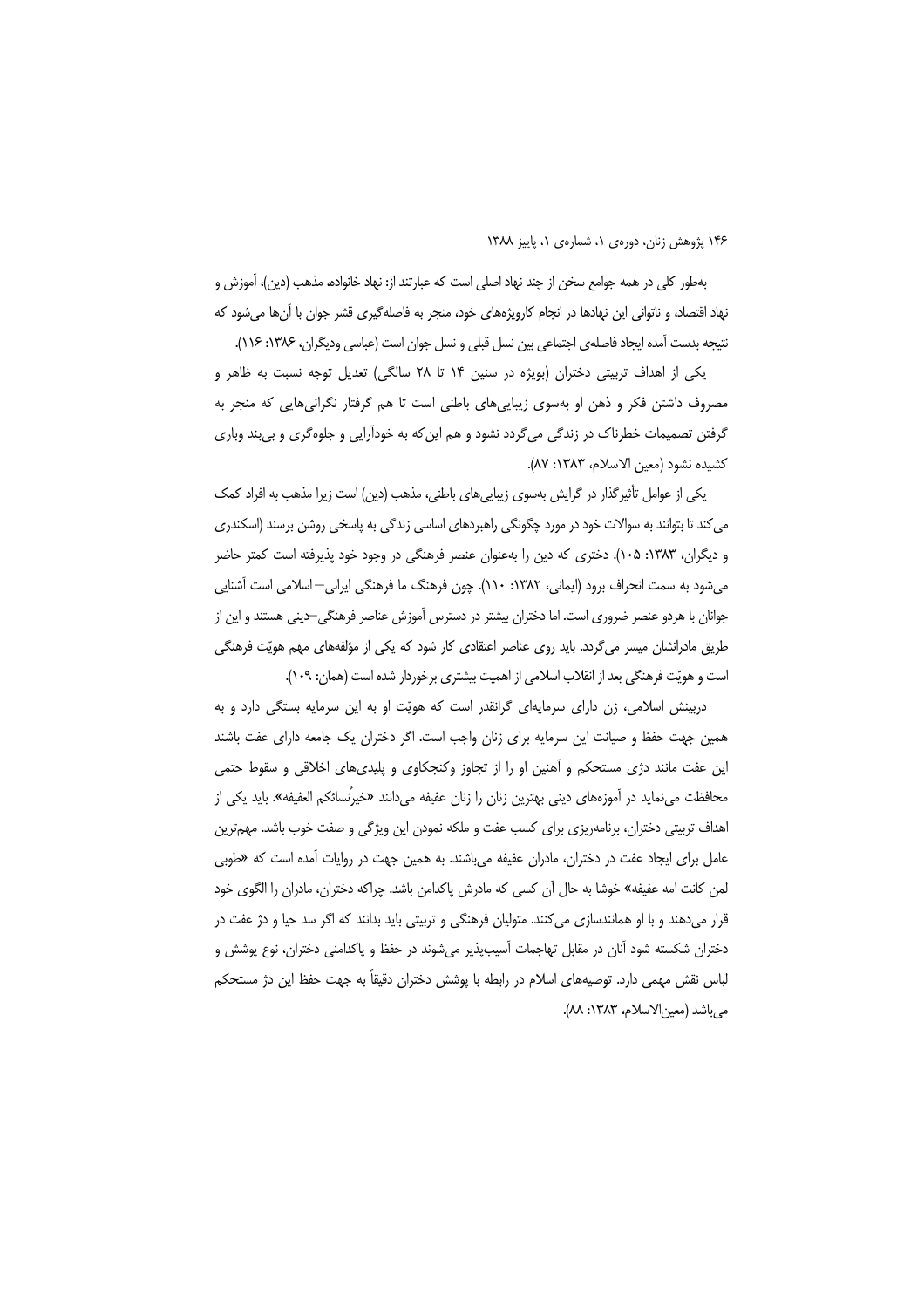شرط دست یافتن دختران ما به هویّت فرهنگی مطلوب، ایجاد تغییر نگرش نسبت به دختران، احترام بیشتر قائل شدن به آنها و تشویق و ترغیب آنان به، مشارکت اجتماعی بیشتر و حضور گستردهتر آنان در تمامی عرصههای علمی و فرهنگی کشور خواهد بود تا با همکاری بیشتر آنها در کنار تلاش های مردان، جامعه در ابعاد مختلف به رشد و بالندگی برسد که دست یافتن به توسعهای متوازن جز در پرتو توجه بیش تر به دختران و زنان جامعه میسر نخواهد شد و مردان جز در سایهی زندگانی خوب و پایدار با زنان به آرامش نمی رسند (ایمانی، ۱۳۸۲: ۱۱۱).

امروزه با تبدیل خانواده گسترده به خانواده هستهای، ارزش و اعتبار زن در خانواده افزایش یافته است و مادر نیز بهعنوان یکی از دورکن اساسی خانواده ایفای نقش می کند و این امر بر هویّت دختران و نحوه شکل گیری آن تاثیرات مثبتی داشته است و تاحدی از بحران هویّت آنان در خانواده کاسته است (ایمانی، ۱۳۸۲: ۹۹). وقتی که زن بهعنوان یکی از ارکان خانواده محسوب میگردد به جایگاه خود در جامعه یی میبرد و برای ایفای نقش در خانواده نهایت تلاش و سعی خود را مینماید.

از دیدگاه اسلام خانواده گسترده، شبکهای از روابط حمایتی، نظارتی و عاطفی طایفهای است. این پیوند علاوه بر آن که در ایجاد نشاط و کم کردن معضلات خانوادگی نقش مؤثری ایفا می کند سبب روحیه هم گرایی ایثار و تعاون اجتماعی نیز خواهد شد و در جامعهپذیری نسل آتی تأثیر بسزایی دارد. در دهههای اخیر افزایش آسیبهای اجتماعی ذهن محقق علوماجتماعی را به خود معطوف داشته است. آنان به این مهم توجه کردهاند که از زمینههای میل به بزه، احساس تنهایی و فقدان حمایت و نظارت است. امروزه مکانیزم های مدرن در مقابله با آسیبهای اجتماعی مورد استفاده گروهی از اهل نظر قرار گرفته است آنان بر احیای روابط خویشاوندی به عنوان ارتباطي كه بردو محور عاطفه وتعهد استوار است تاكيد مي كنند (زيبايي نژاد، ۱۳۸۵: ۲۹).

### مسائل اجتماعي دختران ايراني

ضرورت پرداختن به مسائل اجتماعی دختران که خود حاصل دخالت عامل جنسیت و تبعات ناشی از آن در یک جامعه برای گروه خاصی از جوانان میباشد اکنون رفتهرفته بدل به یک رویه شده است و مطالعات روبه گسترش در قلمرو زنان می تواند مؤید آن باشد (افشار کهن، ١٣٨٨: ١٣٠).

به نظر«منهایم» یکی از متغیرهای مهم در مطالعه مسائل دختران، توجه به روند خودآگاهی در میان آنان است وی در بحث دربارهی روند تاریخی ایجاد خودآگاهی در میان گروههای اجتماعی، به بیان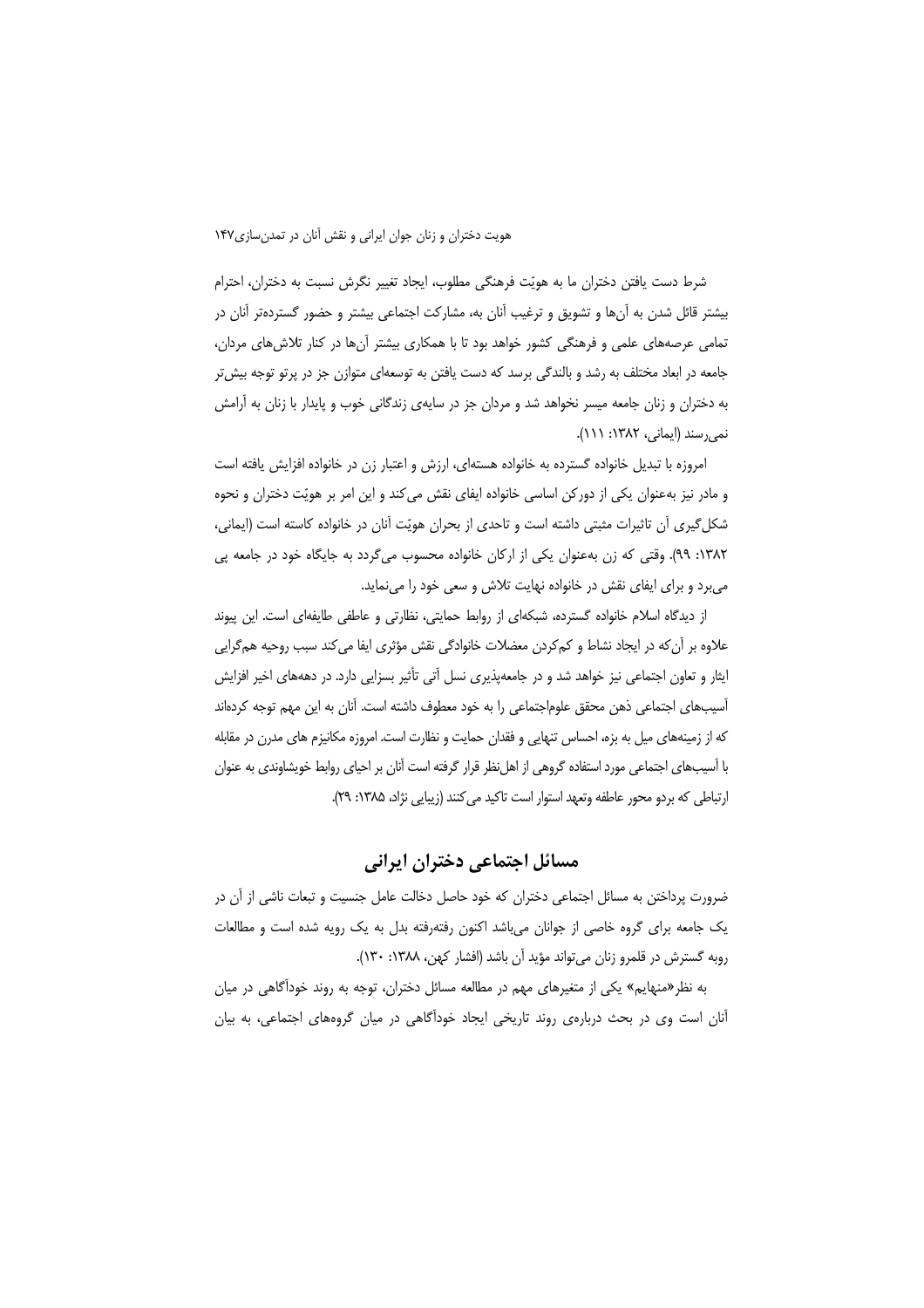شرایط اجتماعی ایجاد خودآگاهی در میان زنان و جوانان می پردازد. دراین زمینه وی یادآور می شود که نسل قدیمی می کوشد تا اثرگذاری خود را بر نسل جوان تثبیت نماید و جوانان تلاش می کنند تا با برهم زدن نظم موجود، سازوکارهای جدیدی برای دستیابی به تمایز نمادین جستجو کنند یکی از مسائل آنها دقیقاً این است که درحالی که آنها به لحاظ ذهنی آمادهی رسیدن به استقلال میباشند به لحاظ عملی، مجال دستیابی به آن را ندارند (همان: ۱۳۱). یعنی جوانان، حس می کنند به بلوغ اجتماعی و ایفای نقش در جامعه دست یافتهاند اما نهاد خانواده و جامعه این بلوغ را قبول ندارند و مانع از ایفای نقش وی در داخل خانواده و جامعه می گردند در نهایت باعث سرخوردگی آنها می گردد.

دربارهی مسائل اجتماعی دختران ایرانی، در مرحلهی نخست باید متذکر شد که عواملی چون جنسیت، طبقه (تاکید برعامل تولید) سبک زندگی (تاکید برعامل مصرف) برای تبیین وضعیت رفتارهای جوانان ایرانی کافی و بسنده نیستند. درواقع روش۵های همگون،ساز در غالب قلمروهای زندگی ازجمله در عرصههای کار و اشتغال، بخش مهمی از رفتار جوانان را صرفنظر از عوامل فوق از خود متأثر میسازند. به طور کلی می توان گفت اگر چه دختران در معرض فضاهای درحال تحول ارزشی و هنجاری قرار دارند، اما زمینه برای دگرگونی در نقشهای محول به آنها، همچنان نامناسب است و این خود موجب نوعی دوگانگی در قلمرو عینیت و ذهنیت برای آنها میشود (همان: ۱۳۸). اختلاف در دیدگاههای جوانان با بزرگسالان را می توان در قالب بررسی های هنجاری ذهنی آن ها و با استفاده از ادبیات پدید آمده پیرامون مفهوم «نسل» نیز مورد توجه قرار داد. برخی از تحقیقات بر این اساس یادآور شدهاندکه آنچه در قلمرو تغییرات ارزشی مربوط به نسلها در ایران رخ داده است، فراتر از مفهوم شکاف نسلی و مبتنی بر نوعی شكاف يا گسست فرهنگي ميباشد (معيدفر، ۱۳۸۵: ۷۶).

دختران جوان، امروزه خواستار حقوق شهروندی مساوی با پسران هستند. آزادی در تصمیم گیری در سطوح خانواده و اجتماع را مورد تأكيد قرار داده، احترام به حريم خصوصي جوانان خصوصاً دختران را ضروری و عاملی جهت افزایش حس خودباوری و تقویت حضورشان در جامعه میدانند. امنیت اجتماعی را بهعنوان پیشiیاز حضور در عرصههای مختلف مطرح میکنند و از وضع موجود اظهار نارضایتی میفمایند (هادیان، ۱۳۸۷: ۱۳۰). متاسفانه جامعه ما هنوز، امنیت اجتماعی مطلوب و لازم را برای شرکت دختران در دسترسی به حقوق شهروندی ایجاد نکرده است و همچنین مردان از نظر رفتاری محترمانه با زنان در رسیدن به این حقوق برخورد نمی کنند.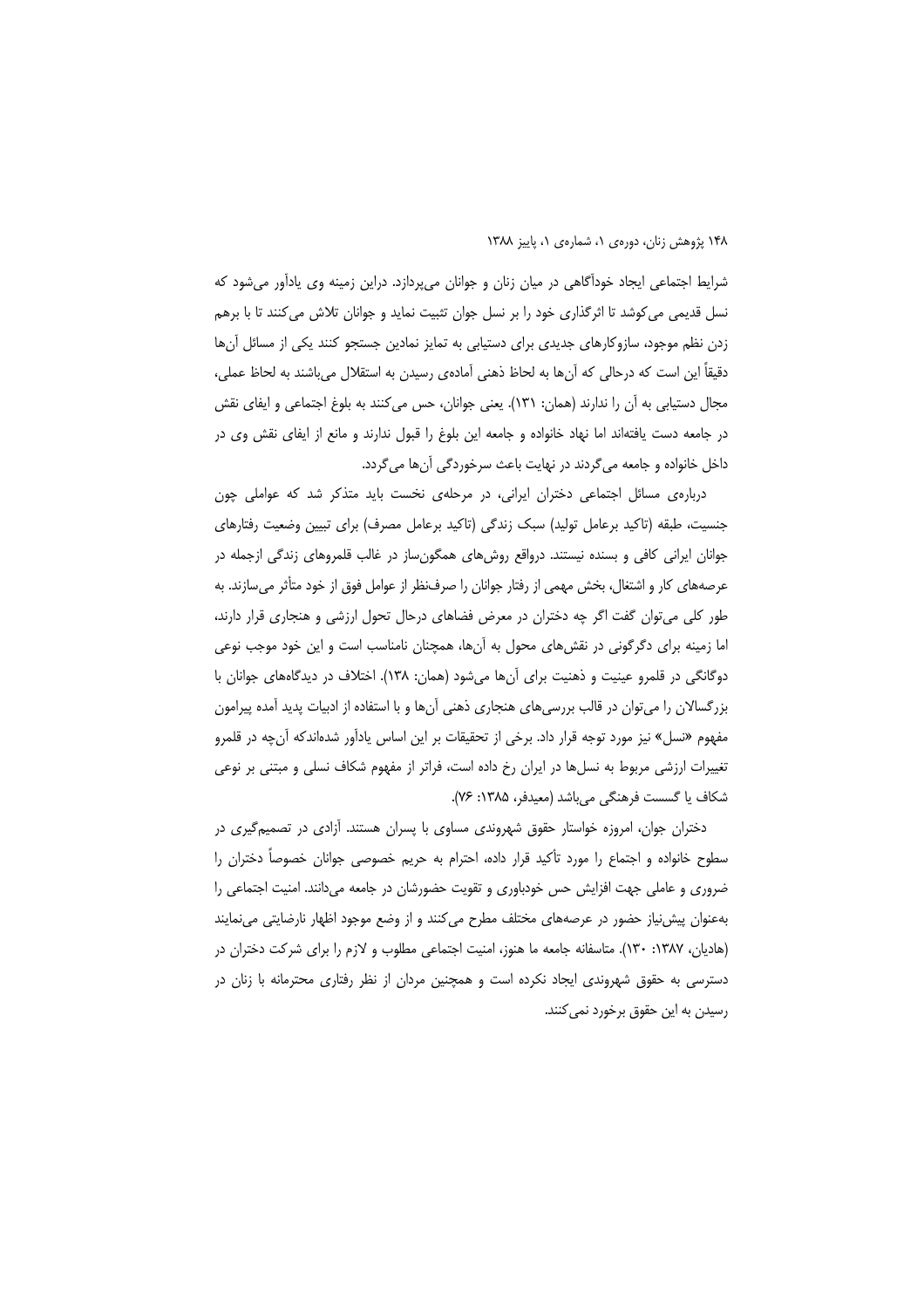اولیای تربیتی جوانان با بیءعنایتی به مسائل مهم مبتلا به جوان مانند شادی و نشاط، مد، موسیقی، روابط دختر و پسر و… راههای برخورد با نیازهای اخیر را در مسکوت نهادن آنها دیدهاند. اما جوانان به شکلی فعال، شخصاً در جستجوی ارضای نیازهایشان برآمدهاند و در قالب موارد به شکلی انحرافی و مبتذل به ارضای نیازهایشان میپردازند که به این ترتیب نتیجهای عکس انتظار حاصل میگردد. با وجود سرمایهگذاری های گسترده مستقیم و غیرمستقیم نظام جمهوری اسلامی (امور تربیتی، مسابقات قرآن، احکام و حدیث در مدارس و نهادهای فرهنگی موجود در جامعه، مسابقات بین|لمللی قرآن، حضور قابل تامل دروس دینی در درس های مدارس و کنکور، انجمنهای اسلامی، سیج و مانند آنها) به دلیل نابسامان بودن و بی برنامگی و تخلف خطمشیهای پی گرفته شده با دستاوردهای علمی، بسیاری از سرمایهگذاریهای نظام در روند جامعهپذیری جوان نه تنها به نتیجهی مثبتی نینجامیده است بلکه بعضًا به نتایجی منفی انجامیدهاند (منطقی، ١٣٨٣: ١٣٨) و به ضد جامعه پذيري مطلوب جوان انجاميده است و براي جبران مافات، جوانان نه تنها نیازمند برنامههایی هستند که آنها را به سمت ابعاد مثبت ببرد، بلکه احتیاج به آن دارند که بابرنامههای لازم از جایی پیش از صفر به سمت نقطهی صفر در جامعهپذیری حرکت کنند تاپس از تعدیل زیانهایی که برنامههای بدون شناخت و نامناسب به جوان انقلاب اسلامی وارد آوردهاند حرکت تعالی بخش خويش را آغاز كنند (همان: ١٣٩).

مسئله دیگری که دختران جامعهی ما با آن مواجهند محدودیتهای زیستی، روانی، اجتماعی و فرهنگی است به لحاظ زیستی تاکید بر هنجارهای زیستی سنتی، اَنها را در وضعیت دشوارتری نسبت به پسران قرار میدهد که موجب بروز برخی آسیبهای اجتماعی و یا رواج پدیدههایی چون فرار دختران از محل زندگی میشود. از نظر روانی، اعمال کنترل شدید بر دختران مانع از ظهور خواستهها و نیازهای متنوع آنان میگردد که این امر منجر به نوعی شکاف نسلی پنهان گشته و در معرض آسیبهای پراکنده و غیر منتظره قرار میگیرند و از نظر اجتماعی دختران، همراه پسران و حتی بیشتر در معرض اتهام، دگرگونسازی روالهای تثبیت شده در ابعاد مختلف زندگی قرار دارند. فعالیتهای اجتماعی روبه رشد دختران، همراه حضور فزایندهی آنان در عرصههای مختلف اجتماعی (آموزش، اقتصاد، سیاست و …) میتواند آنها را به شکل ملموستر و واقعیتر در برابر موانع تحقق شخصیت در جامعه ی در حال گذار قرار دهد (افشار کهن، ۱۳۸۸: ۱۳۴).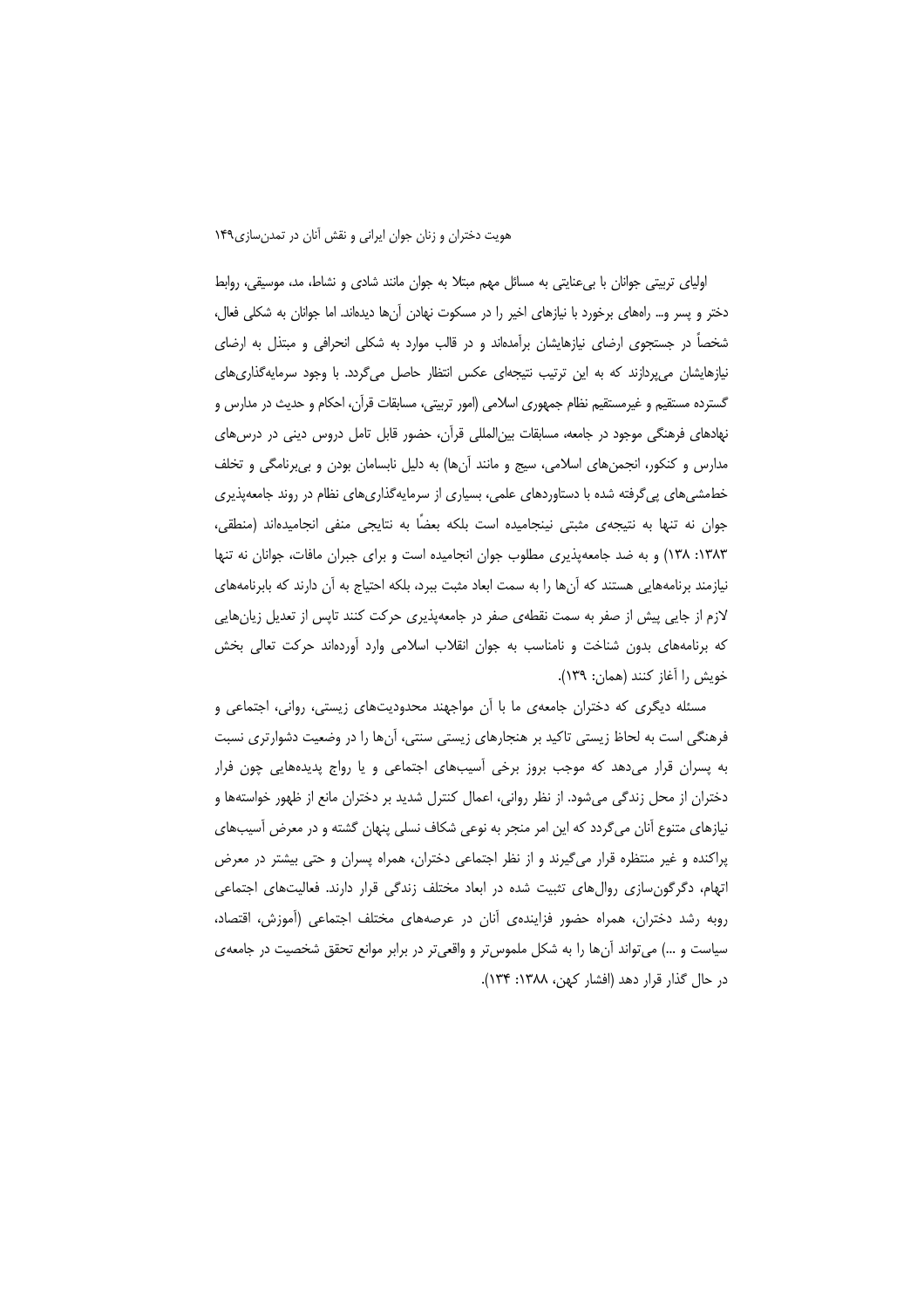#### تناقض سنت و مدرنیته مشکل پیش روی دختران جوان

یکی از محققان بنام لاور معتقد است که در همه نظامهای اجتماعی، جوانان به نظم اجتماعی متعهد نیستند و در یی دگرگونی و تغییرات کلی می روند مارگارت مید نیز بر آن است که تغییرات و تحولات سریع در نظام فرهنگی در مقیاس وسیع، عامل اساسی در ایجاد شکاف بین نسلی است (مید، ۱۳۷۴: ۵۹).

از اینرو، دختران و زنان امروز به نوعی خود را در تقاطع دو جریان فکری که غالباً بایکدیگر برخورد دارند می بینند: سنت و پیشرفت. به عقیده پل والری سنت و پیشرفت دو دشمن بزرگ نسل بشرند، سنت با بارگرانی از شیوه ی تفکر گذشته خواهان نگهداری زن در کانون خانوادهاست کانونی که با ابعاد جغرافیایی، خود زن نمی تواند از آن خارج شود. یک دختر جوان که تمایل به نوشدن و پیشرفت دارد از یکسو خانوادهی سنتی را در پیش روی خود می بیند که با این نگرش و رفتار مخالف هستند ولی از سویی کشش پر جاذبهای او را به سمت خود می کشاند تمایل به پیشرفت و آزادی، که به دلیل ورود فرهنگ غرب و بدون شکل گیری چارچوب متناسب با آن تبدیل به مدگرایی و… شده است. تمایل به زیباترشدن و حس رقابت در زمینه بدست آوردن آن در میان دختران جوان هر لحظه آشکارتر می شود (درگاهی، ۱۳۸۸).

نگرانی های عمومیت یافته در هنگامههای تغییر و تحول اجتماعی در ارتباط با مسائل اجتماعی، دختران را بسیار بیشتر از پسران در کانون توجه قرار میدهد. از همین رو، جابجاییهای ارزشی در قلمرو نقشهای مختلف مربوط به زنان و دختران در جوامع سنت محور یا در حال تحول با عکس|لعملهای اجتماعی شدیدتر و منسجمتري روبرو مي شود.

فرآیند مدرنیزاسیون در کشور ما ساختار اساسی جامعه را دستخوش تغییرات بنیادین کرد و بدیهی است که دراین میان ایستارها و وجهه نظرهای قشر جوان به لحاظ دارابودن روحیه نوخواهی وکنجکاوی از یکسو و محافظه کاری نسل قبل از سوی دیگر دچارتغییرات سریع شده و ازنسل قبلی که ادارهکنندگان نهادهای اساسی جامعه هستند فاصله گرفته و شکاف بین آنها بوجود میآید (مید، ۱۳۷۴: ۵۹).

نگاهی به وضعیت زنان در جریان گذر جامعه از سنت به تجدد، بیانگر آنست که دختران و زنان نسل سومی (۲۹تا۲۹سال) با آشفتگیهای هنجاری مواجهند. به عنوان مثال، اگر در گذشته زن در نقش شوهرداری، خانهداری و بچهداری تعریف میشد، درحال حاضر به دلیل برخی از تحولات اجتماعی، بیش از هزاران دختر در سن ازدواج، امكان ازدواج نيافته، خودبخود تعريف هنجاري پيشين زن، قابل صدق بر آنها نبوده تعريف جدیدی برای آن ها ضرورت دارد (منطقی، ۱۳۸۳: ۸۷).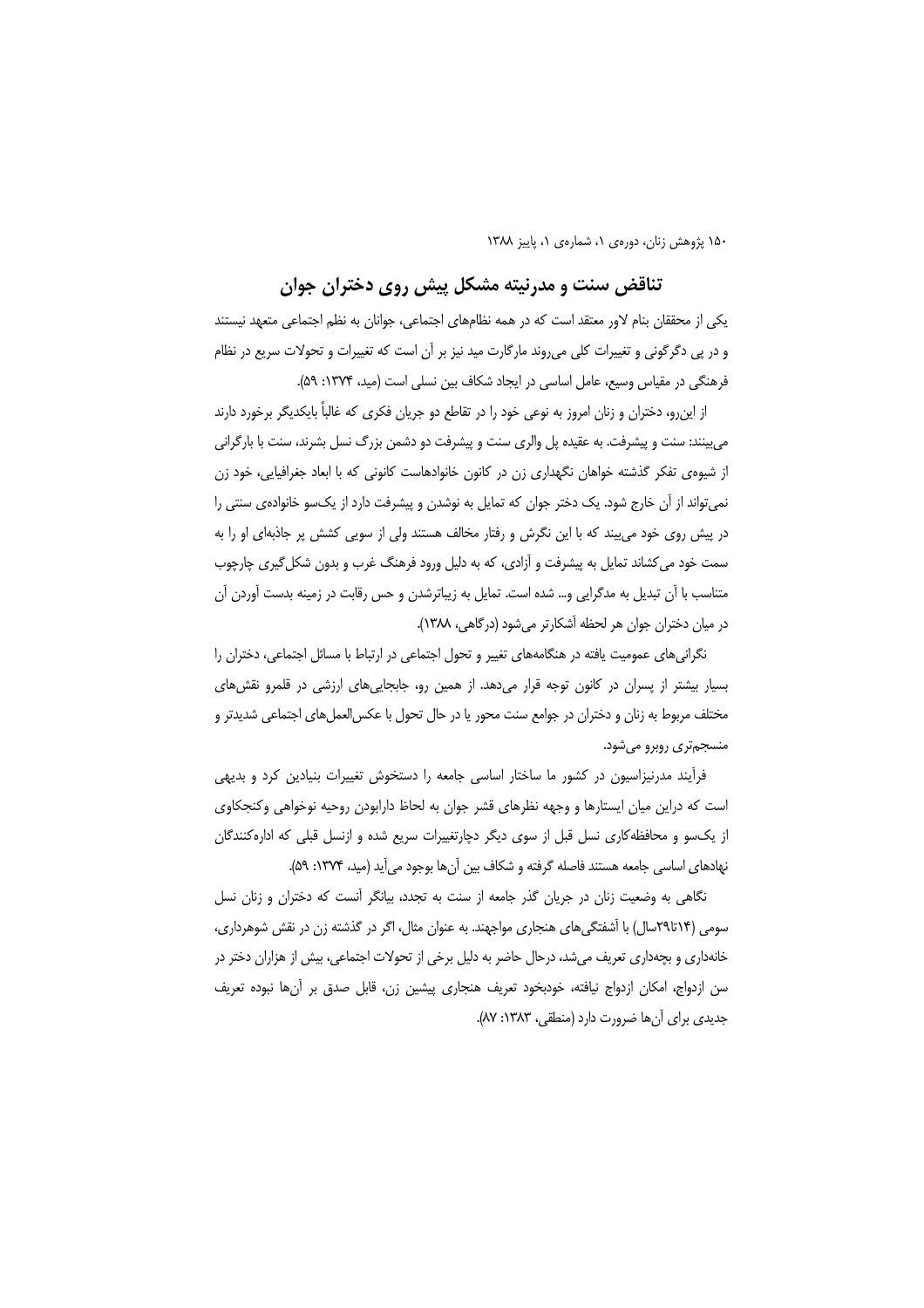## زن پس از انقلاب اسلامی

فرهنگ انقلاب به زن فرصت حضور سیاسی-اجتماعی داد و از آن استقبال نمود. برای حفظ ماحصل انقلاب، باید به تبیینی تازه از شخصیت زن مسلمان پرداخت و زن را به سمت هدف اسلامی یعنی رشد، هدایت کرد. امام راحل (ره) با درک همین ضرورت بود که محور بیاناتشان را دربارهی زن، بر انسانیت استوار کردند و سعی داشتند به انحاء مختلف به زن نشان دهند که او قدرتمند و تواناست و باید این قابلیتها را بشناسد علاوه بر آن برای هر چه فعال تر شدن زن، فعالیتهای فرهنگی دیگری نظیر انتشار کتب و مقالات و تشکیل سازمانها و چاپ مجلات و برپایی سمینارها و کنگرهها صورت گرفته است با مراجعه به محتوای آنها و ماحصل این فعالیتها، حقیقت ناخوشایندی را آشکار میسازد و آن این که بیشتر این اقدامات، جنبه سطحی و شکل شعاری دارد و از مایههای عمیق علمی—تخصصی کم بهره است. تا وقتی که حرکتی جدی به دور از هر گونه شائبهی تبلیغ و شعارگرایی به تدوین مبانی تئوریک مسئله زن و جایگاه حقیقی او نپردازد، هیچ اقدام جدی برای اعتلای زن در هیچ زمینهی مهمی نمی تواند صورت پذیرد (ایروانی، ۱۳۸۴: ۱۰۸). زن مسلمان پس از انقلاب، در مقایسه با مسیری که باید طی کند چندان موفق نبوده است هنوز هم کتبی از طرف بعضی از علمای محترم نوشته میشود که به صراحت زن را فاقد صلاحیت مشورتی میدانند این چنین باورهایی زنان را به سوی بی|رزشی سوق داده و باعث میشود که آنان به جای پرداختن به درون، به ظواهر بپردازند و به باورهای گذشته در چهرهی ضعیف زن رجعت نمایند. با توجه به اینکه انقلاب اسلامی مناسبترین فرصت را برای تعالی زن فراهم کرده است و از طرفی، تهاجم فرهنگی غرب برای اضمحلال فرهنگ انقلاب، خطری جدی برای جوانان مسلمان اعم از دختر و پسر تبدیل شده است باید با تامل و تعمق به مسئله زن پرداخت و ارتقاء او را به طور جدی مورد توجه قرار داد (همان:۱۱۰).

هدف از بوجود آمدن نیروهایی به نام مربیان پرورشی و تربیتی در مدارس بعد از انقلاب، راهنمایی و هدایت جوانان براساس الگوهای اسلامی برای ایفای نقش در تمدنِسازی ایرانی–اسلامی است ولی متأسفانه این متولیان تربیتی آن طور که باید به فلسفه و هدف شغل خود توجه ننموده و در قالب مراسم و رفتارهای صوری به مسئولیت خود میپردازند. چرا باید با وجود اینهمه مربیان در مدارس، دختران مدرسه را برای خود زندان تلقی نمایند و به محض خروج از مدارس چهرههای ظاهری آنان و پوشش شان تغییر کند و از مربیان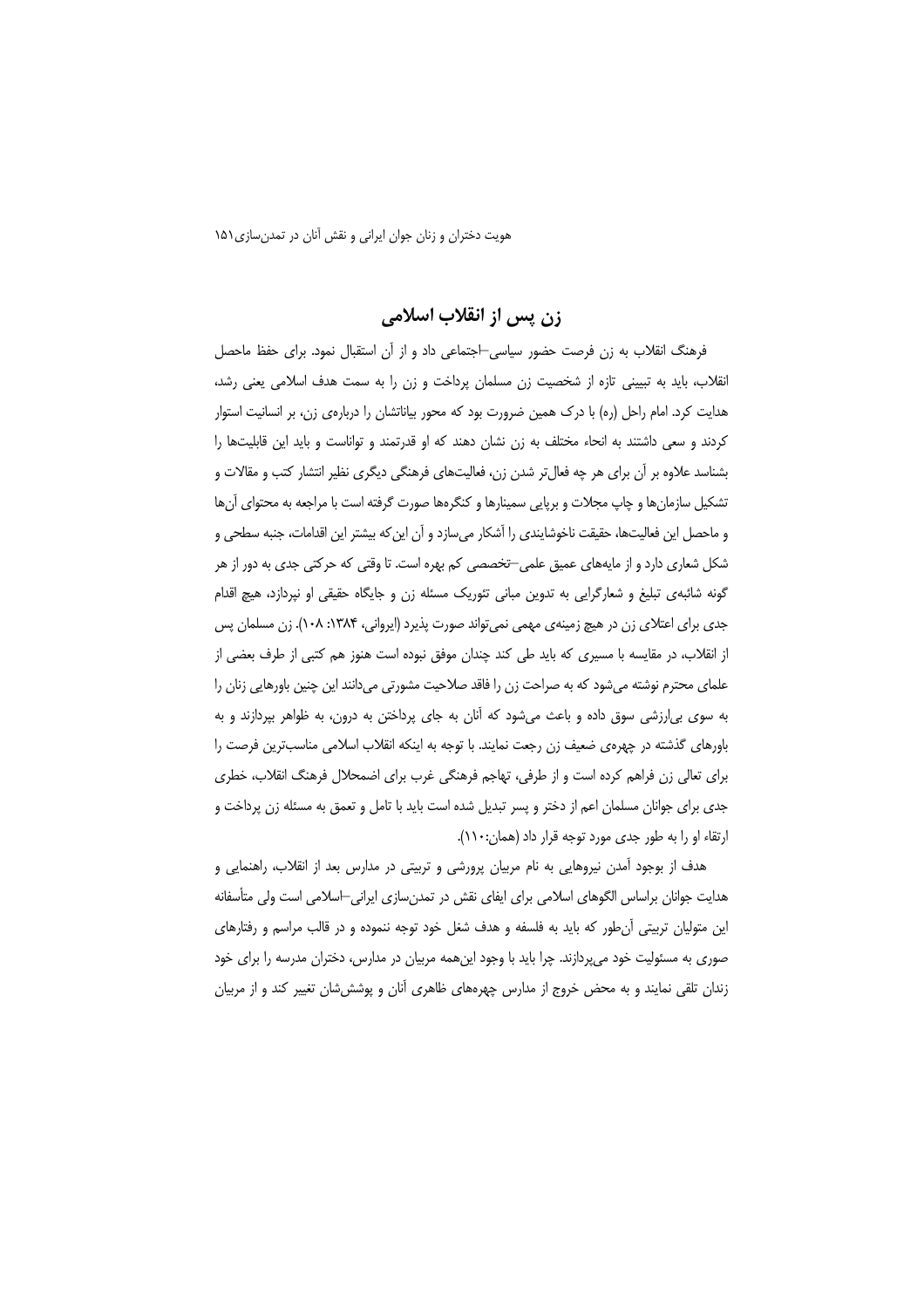پرورشی گریزان باشند. آیا جز این است که این متولیان تربیتی در انجام مسئولیت خود دچار ضعف می باشند که بکار گیری سیاستهای تجدیدنظر شدهای را در این رابطه ضروری می سازد.

### تحولات مثبت جامعهي زنان پس از انقلاب اسلامي

شکستن تصور اولیه از زن در ارتباط با خانهداری و بچهداری، بیرون آمدن زن از آشپزخانه به عرصههای جامعه، اشغال پستهای مدیریتی، فرهنگی، آموزشی، سیاسی، اداری، بهداشتی و صنعتی توسط زنان در جامعه، تلاشی برای یافتن نقش اجتماعی و برخورداری کامل از حقوق اجتماعی خویش، برخوردار شدن از شان اجتماعی بالاتر، حضور بیش تر زنان در مسائل اجتماعی، فعالیتهای گسترده درسازمانهای مدنی، برخورداری آگاهانهتر اجتماعی زنان نسل جدید در قیاس با زنان نسل اول و دوم، کاهش وابستگی به مردها، برخی از وجوه پیشرفتهای فرهنگی –اجتماعی زنان را به معرض دید می گذارد (منطقی، ۱۳۸۳: ۸۸).

### تحولات منفي جامعهي زنان پس از انقلاب اسلامي

برخی از این تحولات در مواردی مانند کاهش تقید دینی، رو آوردن دختران نسل سومی به خوش گذرانی و کاهش متانت آنها، افزایش رفتارهای غیراخلاقی، ضد مرد شدن دختران نسل سومی، متزلزل بودن زندگی خانوادگی زنان نسل جدید در قیاس با زنان نسل پیشین و موارد دیگری نظیر توجه به زیبایی و مد، رفاه طلبی، غربگرایی و مانند اّنهاست (همان:۸۹). با وجود اّن که خیزش اجتماعی زن حاوی مجموعهای از فرصتها و تهدیدهاست عدمتحرک در بسترسازیهای لازم فرهنگی و عدمسرمایهگذاری در ارائهی هنجارهای جدید اجتماعی، باعث میگردد بجای بهرهوری از فرصتهایی که جامعه از خیزش اجتماعی زن می تواند منتفع گردد تهدیدهایی متوجه جامعه گردد. در این باره آندره میشل معتقداست زنان نه تنها تمامی وظایف خانه را به عهده دارند، بلکه امروزه به اشتغال در بیرون از خانه نیز میپردازند ولی زمینهسازی وفرهنگسازی لازم در جهت واگذاری بخشی از فعالیتهای داخل خانه به مردان انجام نگرفته است، از این٫رو آنان به شکل توامان موظف به انجام وظایف داخل خانه و محيط كاري خارج از خانه هستند (همان: ١٠٠).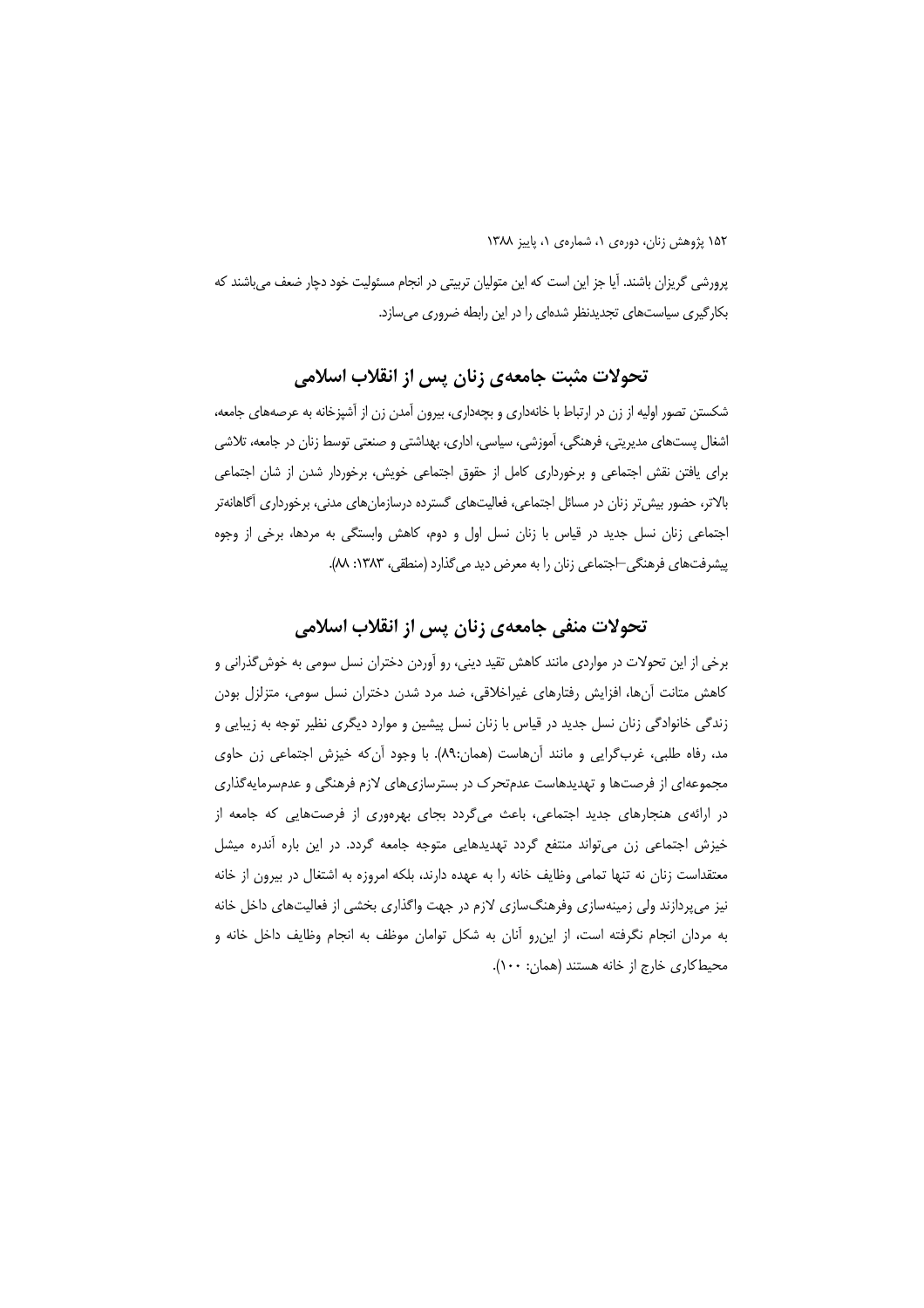# نقش دختران جوان در ارتقاء تمدن ايراني-اسلامي

جوانان به عنوان نیروی با انرژیاند که در صورت عدم مدیریت آنها و شکل گیری تضادگونه بین نسلی می تواند حتی به نابودی تمدن بینجامد. برخورد تضادگونه بین نسلی زمانی، شکل می گیرد که همجهتی ارزشی و رفتاری وجود نداشته باشد (آزادارمکی، ۱۳۸۶: ۴۲). انسان همیشه در سودای هویّت منحصربهفرد خویش است هويّتي كه از گزند و تعرض ديگري مصون باشد و آنچه امروز تمدن ناميده ميشود حاصل تلاش بشر امروز برای هویّتیابی است (میرشاهی، ۱۳۸۲: ۲۶۶). پس معلوم میگرددکه بین شکل گیری هویّت مطلوب و تمدن سازی ایرانی –اسلامی رابطه مستقیم وجود دارد.

### نقش زن در تمدن اسلامی

نگرش های مثبت و منفی نسبت به دختران و زنان در طول تاریخ وجود داشته است و باید تلاش هایی در جهت تحول در نگرش نسبت به، زنان آنهم با رویکردی مثبت پدید آید که نگرش واقعیینانه نسبت به زن است و او موجودي درخور احترام و شايسته منزلتي والاست (ايماني، ١٣٨٢: ٩٨).

بیعت پیامبر بازنان نشان از نگرش اسلام به شخصیت زن و تحولی است که پیامبر (ص) در انجام آن مسئولیت یافته است. معرفی اّسیه همسر فرعون و مریم به عنوان ضربالمثلی برای مرد و زن مؤمن، نشانگر آن است که در فرهنگ نبوی زن می تواند با عملکرد خویش چراغی فرا راه مردان مؤمن نیز باشد (زیبایینژاد، ۱۳۸۵: ۹۹). ملاحظه سیمای زن در آثار پیامبر (ص) و توجه به تحولاتی که اسلام در شخصیت و جایگاه زن ایجاد کرده است می تواند به منظور دستیابی به میزانی که زن امروز و خانوادهی کنونی برای اصلاح و بازنگری در حرکت خویش بدان نیازمند است انجام شود و با تبیین آرمانها، تحولات عصر حاضر در معرض تحلیل آسیب شناسانه قرار می گیرد و الگوی شخصیت زن مسلمان و خانوادهی اسلامی بر محوریت سیرهی آن اسوهی حسنه تنظیم می گردد (همان: ١٩).

آنگاه که زینب کبری (س) آموختههای خود در مکتب نبوی را در مبارزهای تاریخی با جرأتی مثال زدنی در رسوایی کاخ ستم بهکار می برد، چنان ترسیمی از حضور اجتماعی، فرهنگی و سیاسی زن در صفحه تاریخ ترسیم می گردد که می تواند تا آخرالزمان چراغ پیش روی زنان مسلمان باشد. صدها زن راوی حدیث، فقیه، عارف، متكلم، معلم و انسان ساز در طول قرن هایی كه باوجود تسلط سنتهای غلط مجالی اندک برای وجود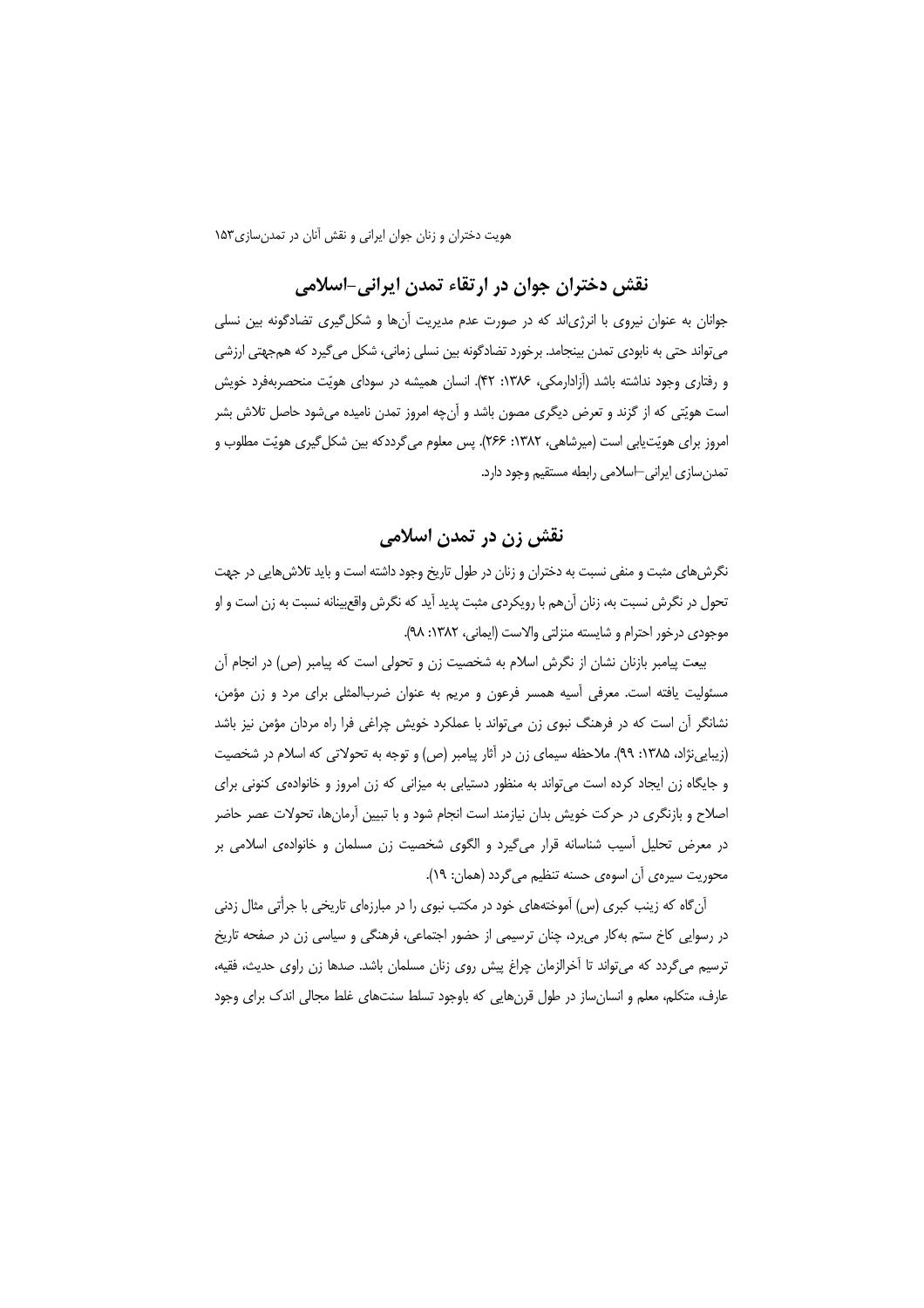یافتهاند نشان میدهند که با اصلاح فرهنگها بر اساس سپرهی نبوی می توان به پرورش زنانی که پای از دایره ی خود، مکان خود و زمان خود فراتر نهاده و به تحولات تاریخی می|ندیشند امیدوار بود (همان:۲۱).

توصیههای متعددی از رسول خدا (ص) درحسن سلوک نسبت به زنان و دختران رسیده است که توهم حاشیهنشینی و فرودستی آنان را از بین میبرد «بهترین شما کسانیاند که خیرشان در حق زنانشان بیشتر است» یا «دربخشش میان فرزندانتان رعایت مساوات نمایید چون اگر می خواستم کسی را ترجیح دهم زنان را ترجيح مي دادم (زيبايي نژاد، ۱۳۸۵: ۲۰).

مطالب فوق مبین این است که زنان و دختران جوان در صورت مهیا شدن زمینه فعالیتهای اقتصادی در عرصه خانواده و اجتماع و با الهام گرفتن از رهنمودهای اسلامی میتوانند نقش موثری در شکوفایی تمدن اسلامی داشته باشند. زیرا توسعه پایدار در هر جامعه به توسعهی زنان آن جامعه، که مربیان اساسی هستند بستگی دارد.

### نقش زن در تمدن ایرانی

ملاحظهی آثار تاریخ، که بیانگر تمدت ایرانی- اسلامی است و تمدن، جنبه مادی فرهنگ را تشکیل میدهد، به غنای هویّت فرهنگی کمک مؤثری مینماید (ایمانی، ۱۳۸۲: ۱۰۹). دکتر شریعتی نیز، که «بازگشت به خویشتن خویش را مطرح می کرد میگفت: «برای ما بازگشت به ریشههایمان به معنی کشف دوبارهی پیش از اسلام نیست، بلکه به معنی بازگشت به ریشههای اسلامی است (ایمانی، ۱۳۸۲: ۱۰۱).

درکشور ما، فرهنگ در معنای کلی و گسترده، ترکیبی است از «سه فرهنگ» ایرانی، اسلامی و غربی. این ترکیب البته، موجب فرسایش «سرمایه اجتماعی» و ایجاد شکاف میان نسلی در میان حاملان آن در دو نسل متوالی شده است. گریز از فرهنگ ایرانی-اسلامی و گرایش نسل جوان به برخی از مظاهر فرهنگ و تمدن غربی نهاد حکومت را به «برخورد با مسئله» به شیوهی ایجاد نظم از بالا و از طریق نیروهای حافظ نظم اجتماعی ناچار کرده است (عباسی، ۱۳۸۶: ۱۱۵). در نگاه به نقش زنان در ایجاد تمدن ایرانی، به یکصد سال پیش برمی گردیم زمانی که در انقلاب مشروطیت زنان درکنار مردان به مبارزه برخواستند و علیه سیاستهای حاکم بر جامعهی زنان دست به فعالیتهایی زدند و در جهت ارتقاء شخصیت زن ایرانی گام برداشتند. پس از انقلاب مشروطه، روزنامهها از جمله مهمترین ابزار اطلاع رسانی بودند که از طریق آن زنان همانند دیگر اقشار جامعه، دیدگاههای خود را مطرح می کردند (خسرو پناه،۱۳۸۱: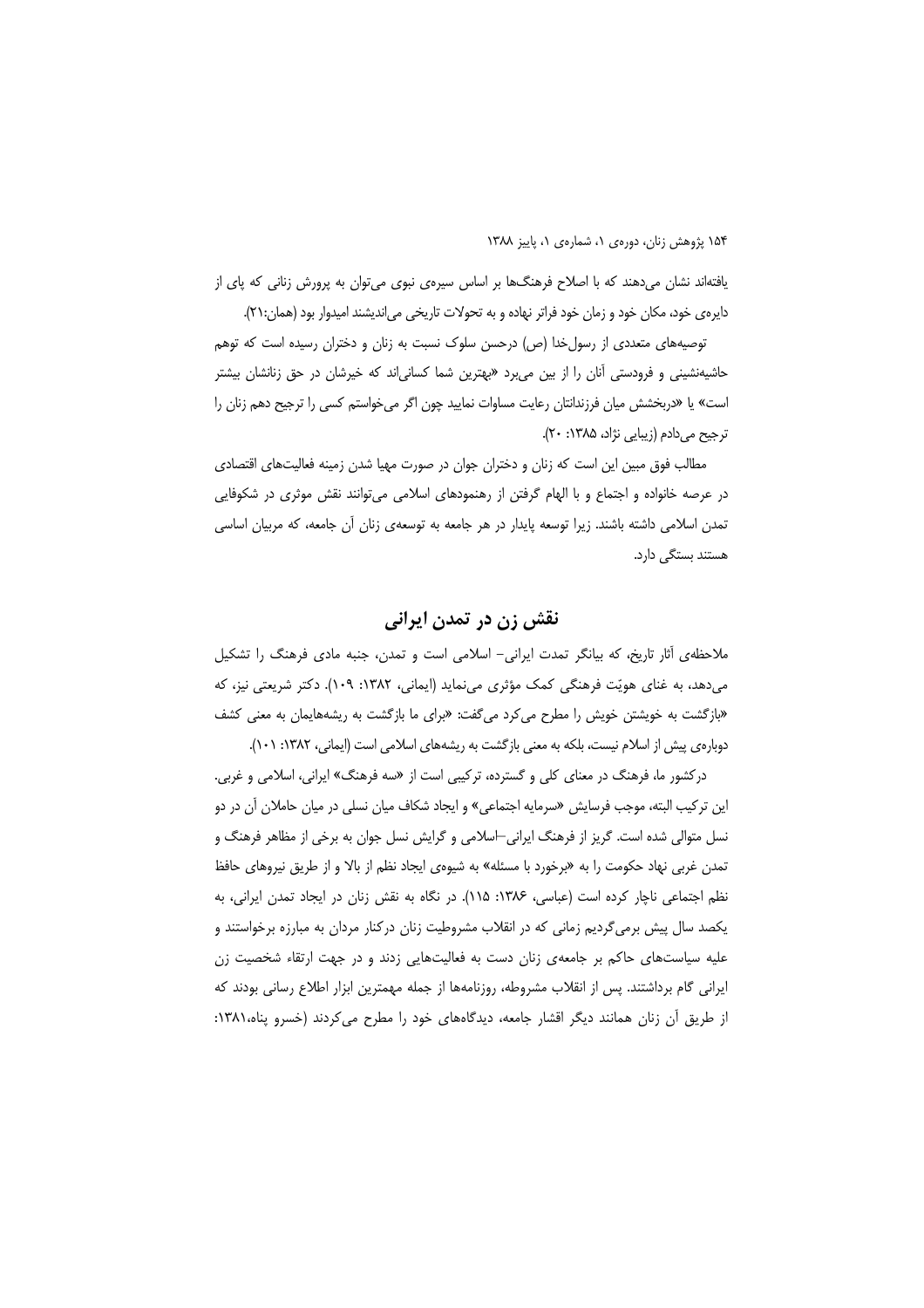٢٢٧). پای نهادن به عرصه مطبوعات وسیلهای بود که زنان بتوانند صدای مظلومیت خویش را به گوش مردم ایران و جهان برسانند (ببران، ۱۳۸۱: ۲۳).

در طول انقلاب اسلامی، زنان دوشادوش مردان برای مبارزه با ظلم و ستم به خیابان ها ریختند و نشان دادند که آنان همیای مردان می توانند در شکوفایی تمدن ایرانی نقش داشته باشند. و امروزه نیز، با بکارگیری سیاستهای روشن بینانه و مدبرانهی مسئولین، دختران جوان هم می توانند در آینده هدایت گر تمدن ایرانی–اسلامی در جامعهی جهانی باشند.

#### نتيجه گيري

سیاستهایی که دولت برای حل مشکل جوانان و بویژه دختران ضروری است در نظر بگیرد یکی این است که در مقطع راهنمایی و دبیرستان، نظارت اساسی بر کار مشاورین و مربیان تربیتی مدرسه اعمال گردد تا آنها، مشكلات دانش آموزان را شناسايي كرده و بطور منطقى آنان را راهنمايي نمايند نه اينكه وظيفهي مربی تربیتی این باشد که مثل یک پلیس جلوی در ورودی آموزشگاه بایستد و از رنگ جوراب و نوع پوشش دانش آموزان ایراد بگیرد و نتیجهی آن بدبینی دانش آموزان و بویزه دختران نسبت به مربیان پرورشی است که باعث کاهش تقیدات مذهبی در آنان میگردد و مشاورین مدارس پیش از آنکه خود را با بوروکراسی اداری و کاغذبازی مشغول نمایند بهتر است به فلسفهی وجودی شغل خود بیندیشند و دانش آموزان را در این مقاطع که دچار بحران هویّت هستند یاری نمایند. وقتی که «منهایم» جوان را به نسل جنگ و انقلاب تعبیر مینماید به مفهوم این است که جوان بسیار پرجوش وخروش و با انرژی است که اگر این انرژی در مسیر مثبت هدایت شود به عنوان یک فرصت، در توسعهی کشور در آینده نقش بسیار اساسی ایفاء خواهد کرد اما اگر در مسیر منفی هدایت گردد هزینههای زیانآوری را نصیب کشور خواهد کرد.

همان طور که در ابعاد هویّت اشاره کردیم، انسان دارای هویّت فردی و اجتماعی و سپس هویّت فرهنگی و دینی است، حال اگر هویّت فردی که به معرفت شخص نسبت به خود و تواناییهای وی برمیگردد و هویّت اجتماعی که در سایه نهادهای اجتماعی چون مدرسه، جامعهی مدنی و… بدست می آید به نحو مطلوب شکل نگیرد بدنبال آن هویّتهای فرهنگی و دینی آسیبهای جدی را متحمل خواهد شد و مشکلات قابل توجهی را هم برای خودشان و هم جامعه در بر خواهد داشت. برای مثال وقتی که دختر جوان بر اثر بحران هویّت دست به خودکشی و فرار از خانه می;ند یا به سوی فحشاء کشیده می،شود تاوان این بزهکاریها را مردم و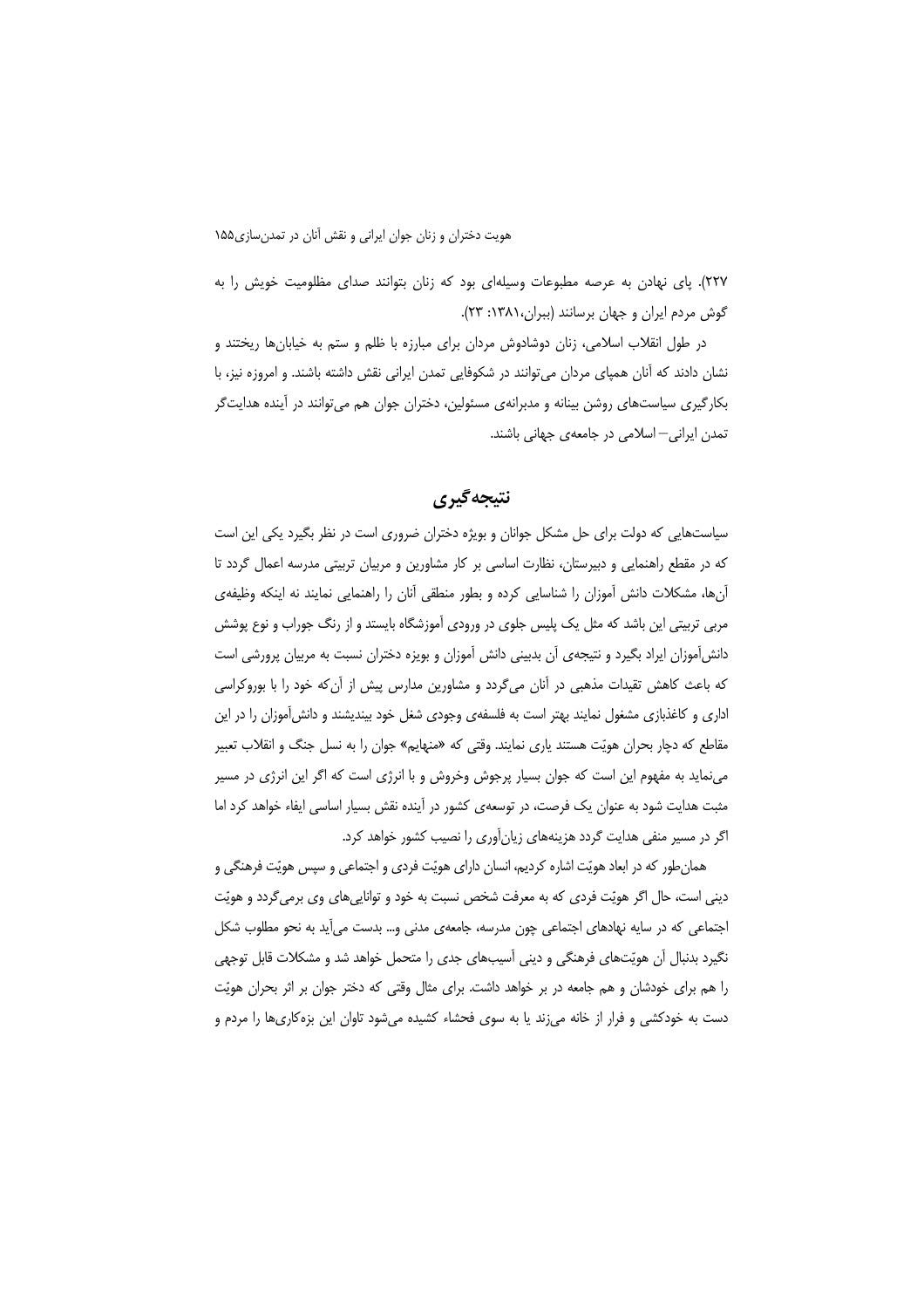جامعه پس خواهند داد همان خانوادهای که به موقع توجه لازم را به نیازها و خواستههای دختران ننموده است. چرا باید به دختر فراری، سارق و … در جامعه به دیدهی مجرم نگریسته شود نه بیمار روانی؟ آیا غیر از این است که آنها را من و جامعه به این مسیر سوق دادهایم بجای خرده گرفتن از آنان بهتر است به خود خرده بگیریم .

با مراجعه به احادیث و روایات و اصول تربیتی در دین مبین اسلام، راهکارهای همراه با انعطاف پذیری و زیبایی را برای نجات آنان می توان بکار گرفت. و همچنین هویّت ایرانی—اسلامی به قدری زیبا توجیه شود که در آنان این باور ایجاد گردد که در برابر فرهنگ بیگانگان به هویّت ایرانی—اسلامی خود تفاخر نمایند و از دلبستگی به هویّتهای آنان رهایی یابند. برای اینکه عناصر نامطلوب غربی را از ذهن جوانان بزداییم لازم است عناصر تازهی فرهنگی را که با هویّت ایرانی— اسلامی سنخیت دارد در جامعه رواج دهیم به طوری که دختران جوان احساس خودی بودن با ساختار سیاسی—اجتماعی داشته باشند و زمینههای لازم برای فعالیت دختران در عرصههای اجتماعی و فرهنگی هموار گردد. در این صورت با افزایش منزلت اجتماعی دختران و احساس وابستگی به گروههای اجتماعی، آنان در جامعه احساس آرامش نموده و هویّتهای مطلوب اجتماعی و فرهنگی در آنها شکل میگیرد.

#### منابع

آزادارمکی تقی، چاوشیان حسن (۱۳۸۱) «بدن به مثابه رسانه هویّت»، مجلهی جامعهشناسی ایران، دوره چهارم، شماره ۴، صص ۵۸–۵۷.

آزاد ارمکی تقی (۱۳۸۶) «فرآیند تغییر نسلی بررسی فراتحلیلی در ایران»، فصلنامهی جوانان و مناسبات ملی، شماره ۱، صص ۴۲–۴۱.

**اسکندری حسین، شکرایی زهرا (۱۳۸۳)**، «بررسی و مقایسهی پایگاههای هویّت در میان دختران و پسران دانشجو»، فصلنامهی مطالعات زنان، سال دوم، شماره ۵، صص ۱۰۵-۷۳.

ا**فشار کهن جواد** (۱۳۸۸) «گونهشناسی مسائل اجتماعی ایران با تاکید بر وضعیت دختران»، فصلنامهی مطالعات راهبردی زنان، شماره ۴۴، صص ۱۳۶–۲۳.

ایروانی شهین (۱۳۸۴)، تحلیلی بر سرگذشت زن، تهران: انتشارات دریا، چاپ اول، صص١١٠-١٠٨.

**ایمانی محسن (۱۳۸۲)**، «درآمدی بر بحران هویّت فرهنگی دختران جوان و شیوههای مقابله با آن»، فصلنامهی ریحانه، سال اول، شماره۲، صص ۱۱۱–۹۸.

ببران صدیقه (۱۳۸۱)، سیرتاریخی نشریات زنان در ایران معاصر، تهران : انتشارات روشنگران و مطالعات زنان، چاپ اول، صص ٢٢-٢٣.